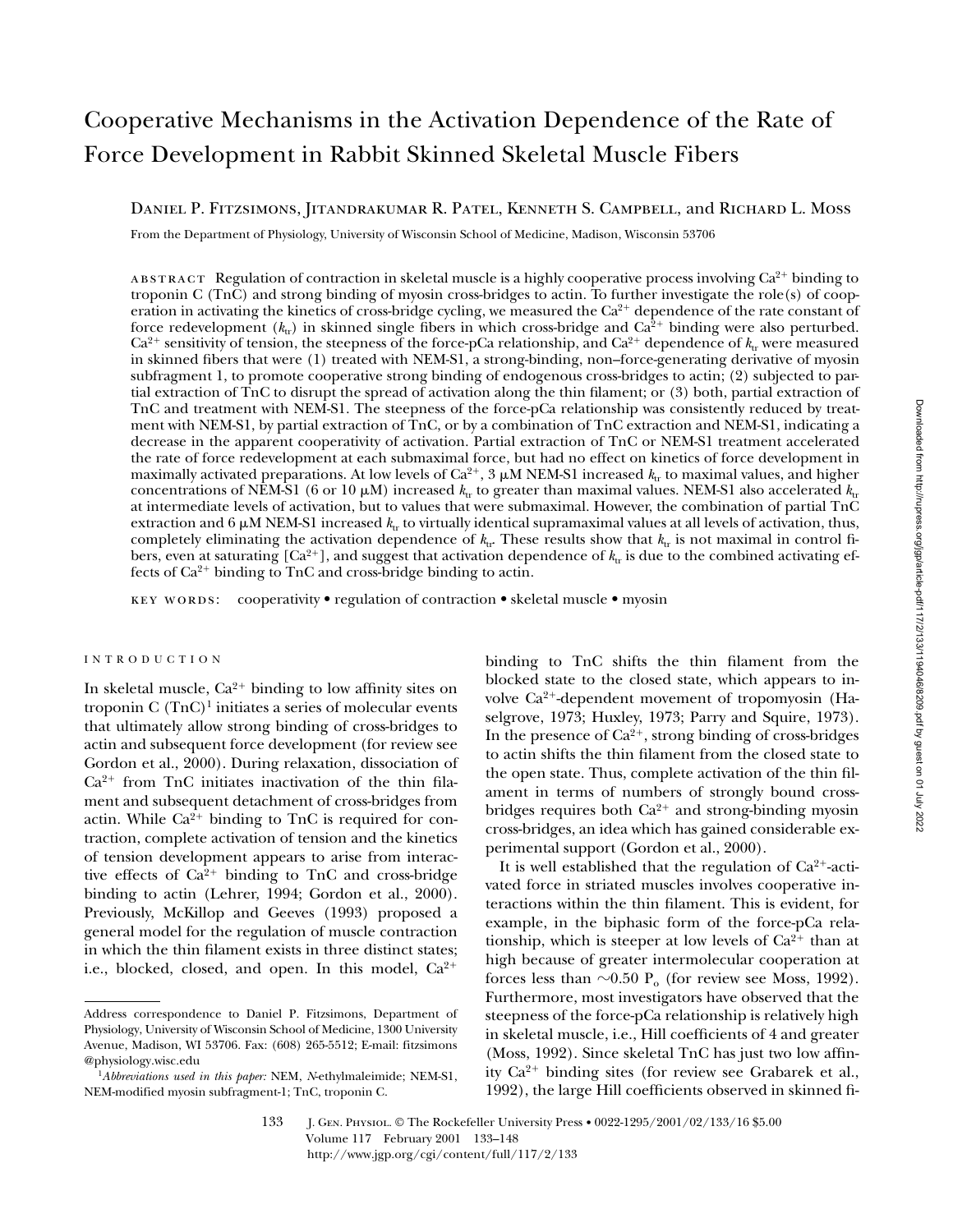bers are generally thought to manifest cooperative processes in the activation of contraction. For example, activation of one region of the thin filament by  $Ca^{2+}$  or strong-binding cross-bridges appears to increase the likelihood of activation of adjacent regions (for review see Lehrer, 1994).

A model of activation proposed by Campbell (1997) predicts that cooperative interactions within the thin filament are a dynamic component of force development in striated muscles. Cross-bridge binding to the thin filament was proposed to cooperatively increase the number of cross-bridges bound to the thin filament and the rate of subsequent cross-bridge binding. In fact, there are several reports that the rate of force redevelopment  $(k_{tr})$  in skeletal muscles varies as much as 10-fold when  $[Ca^{2+}]$  is varied from threshold to maximal values (Brenner and Eisenberg, 1986; Metzger et al., 1989; Swartz and Moss, 1992; Palmer and Kentish, 1998). Typically,  $k_{\text{tr}}$  is thought to be the sum of forward and reverse rate constants describing the transition between non–force- and force-generating states, i.e., *f*app and *g*app, respectively (Brenner and Eisenberg, 1986). A model in which *f*app varies with the level of activator  $Ca<sup>2+</sup>$  has been proposed to account for the activation dependence of  $k_{tr}$  (Brenner, 1988), but this and other models (Landesberg and Sideman, 1994; Hancock et al., 1997; Regnier et al., 1998; Brenner and Chalovich, 1999) do not account for the effects of strong-binding cross-bridges on  $k_{tr}$  (Swartz and Moss, 1992). According to Campbell's model, the  $Ca^{2+}$  dependence of  $k_{tr}$  is not due to direct effects on either  $f_{app}$  or  $g_{app}$ , but instead arises because of effects of strongly bound cross-bridges to cooperatively recruit noncycling cross-bridges. At low  $[Ca^{2+}]$ , the number of noncycling cross-bridges is high, so that progressive cooperative recruitment of cross-bridges from this pool would slow the overall rate of force development. The first cross-bridges that bind recruit additional cross-bridges, which then bind and recruit still more cross-bridges, and so forth, until the force becomes steady. At higher levels of  $Ca^{2+}$ , cooperative slowing of the rate of force redevelopment would be minimized because  $Ca^{2+}$  binding to TnC would immediately recruit most cross-bridges into the cycling pool, leaving few cross-bridges available for cooperative recruitment. If this model is correct, eliminating the effects of molecular cooperation would be expected to eliminate the activation dependence of  $k_{\text{tr}}$ , i.e.,  $k_{\text{tr}}$ should be similar at all levels of activation. Previous studies on skinned fibers used a strong-binding, non– force-generating derivative of myosin subfragment-1 (i.e., *N*-ethylmaleimide–modified myosin subfragment-1 or NEM-S1) to increase the number of strongly bound cross-bridges and found that NEM-S1 increased  $k_{\text{tr}}$  at submaximal levels of activation, i.e., at low  $\lbrack Ca^{2+} \rbrack$ or low force (Swartz and Moss, 1992). However, activation dependence of  $k_{tr}$  was not completely eliminated by NEM-S1, since  $k_{\text{tr}}$  at intermediate levels of activation was still less than at low or high levels of activation.

The present study was done to further investigate the mechanisms underlying the activation dependence of the rate of force development in skinned skeletal muscle fibers, which was done by varying the degree of molecular cooperation during activation. Fibers were treated with NEM-S1 to promote strong binding of endogenous cross-bridges (Swartz and Moss, 1992), or subjected to partial extraction of TnC to limit the spread of activation along the thin filament (Brandt et al., 1984, 1990; Moss et al., 1985), or both. Our findings show that it is necessary to apply both NEM-S1 and the partially extracted TnC to completely eliminate the activation dependence of  $k_{tr}$ .

## MATERIALS AND METHODS

#### *Experimental Solutions*

The composition of relaxing solution was as follows (in mM): 100 KCl, 20 imidazole, 4 MgATP, 2 EGTA, and 1 free  $Mg^{2+}$ , pH 7.0 at 22°C. Activating solution contained (in mM): 79.2 KCl, 20 imidazole, 14.5 creatine phosphate, 7 EGTA, 5.42 MgCl<sub>2</sub>, and 4.68 ATP, with  $[Ca^{2+}]_{\text{free}}$  ranging from 1 nM (i.e., 9.0 pCa) to 32  $\mu$ M (i.e., 4.5 pCa), pH 7.0 at  $15^{\circ}$ C and an ionic strength of 180 mM. A computer program (Fabiato, 1988) was used to calculate the final concentrations of each metal, ligand, and metal–ligand complex based on stability constants listed by Godt and Lindley (1982).

## *Skinned Fiber Preparations*

Fast-twitch skeletal muscle fibers were obtained from the psoas muscles of adult New Zealand rabbits. Bundles of  $\sim$ 30 fibers were dissected from psoas muscles while in relaxing solution. Each bundle was tied with  $4/0$  suture to glass capillary tubes, placed in relaxing solution containing 1% Triton X-100 for 4–5 h at  $4^{\circ}$ C, and then stored in relaxing solution containing  $50\%$  glycerol at  $-20^{\circ}$ C for up to 3 wk. Chemically skinned fibers were ready for experimental use 1–2 d after dissection.

## *Experimental Apparatus and General Protocols*

Before each experiment, an individual skinned psoas fiber was carefully pulled from one end of a fiber bundle and mounted between a force transducer (model 400A; Aurora Scientific) and a DC torque motor (model 308B; Aurora Scientific) in an experimental apparatus similar to one described previously (Moss, 1979). A fiber segment 1.0–1.5 mm long remained exposed to the solution between the force transducer and the motor. Before mechanical measurements, the experimental apparatus was set on the stage of an inverted microscope (Carl Zeiss, Inc.). The length and force signals of each fiber were digitized at 1 kHz, using a 12-bit A/D converter (model AT-MIO-16F-5; National Instruments Corp.), and displayed and stored on a personal computer using customized software (LabView Full Development System for Windows, version 5.01; National Instruments Corp.). Length changes were driven by computer-generated voltage commands, which were output to the torque motor via a 12-bit D/A converter. All experiments were performed at  $15^{\circ}$ C and at a sarcomere length of  $\sim$ 2.35  $\mu$ m in relaxing solution. During activation and relaxation, sarcomere length and fiber dimensions were recorded on videotape using a video camera (model WV-BL730; Panasonic) and VHS recorder (model SVO-1420; Sony).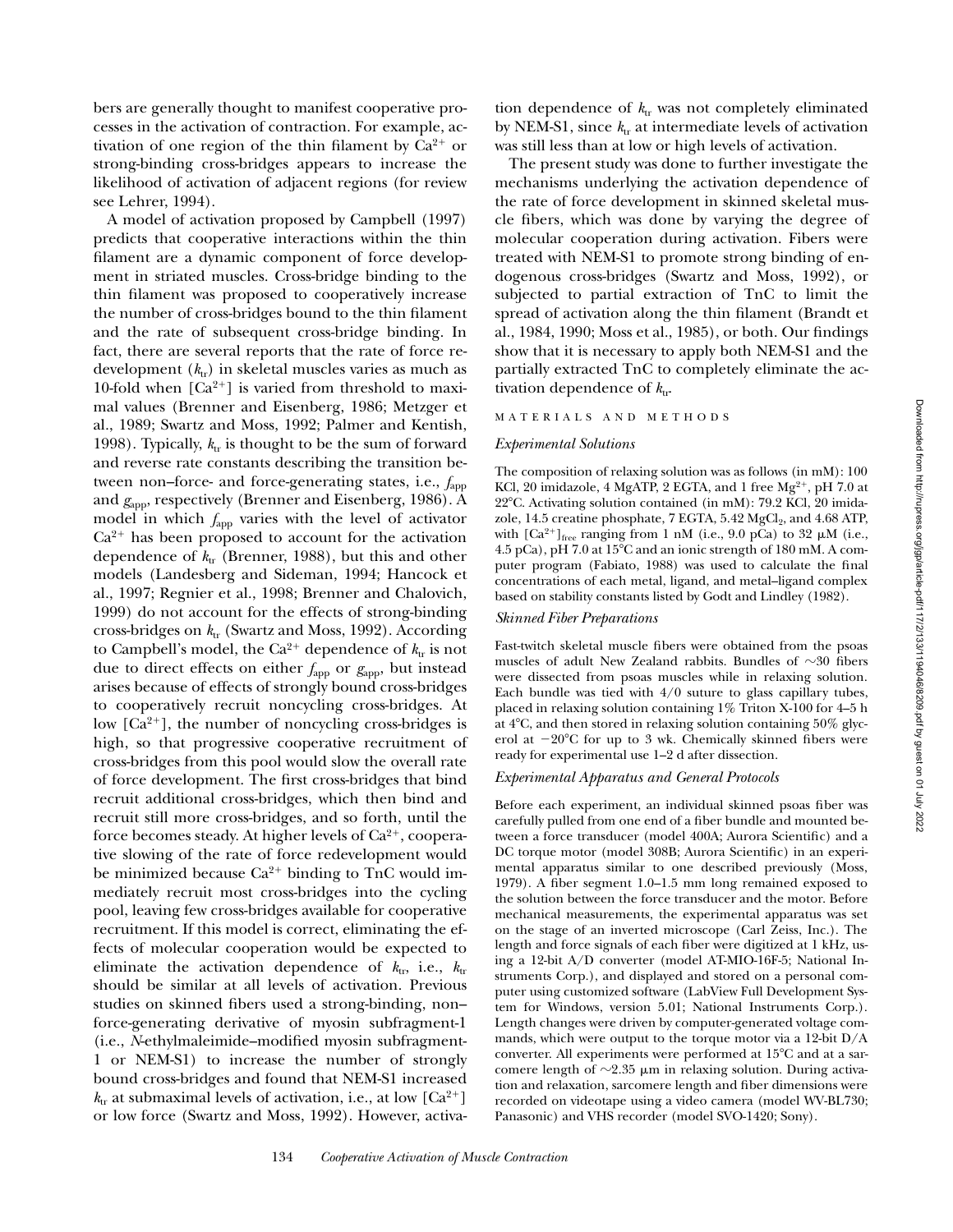Mechanical measurements were first performed on all fibers under control conditions ( $N = 33$ ). Next, fibers were either subjected to (1) partial extraction of TnC ( $N = 15$ ), (2) treatment with NEM-S1 ( $N = 18$ ), or (3) both ( $N = 15$ ); and mechanical measurements were repeated.

## *Experimental Treatments*

*Partial Extraction of Troponin C.* Approximately 50% of endogenous TnC was specifically extracted from thin filaments of psoas fibers using a modification of a method reported previously (Metzger and Moss, 1991). After initial measurements of mechanical properties, each psoas fiber was bathed for 1–3 min in a TnC extraction solution containing 10 mM imidazole, 5 mM EGTA and  $200 \mu$ M trifluoperazine dihydrochloride (TFP; Sigma-Aldrich), pH 7.0 at  $15^{\circ}$ C. The fiber was subsequently washed three to four times in fresh relaxing solution to remove any residual TFP. Sarcomere length during the extraction protocol was  $\sim$ 2.35 µm. Maximal Ca<sup>2+</sup>-activated force was significantly reduced after partial extraction of TnC, ranging from 0.15 to 0.65 of the  $P_0$  measured in the preextracted fiber. Measurements of  $k<sub>tt</sub>$ and force were subsequently obtained as functions of pCa in the partially TnC-extracted fibers. Control experiments demonstrated that incubating the partially  $TnC$ -extracted fibers for  $\sim$ 30 s in relaxing solution containing 0.6 mg skeletal TnC/ml resulted in complete recovery of steady-state force and restored Hill coefficients to control values (data not shown).

*Preparation and Use of NEM-S1.* Myosin subfragment 1 (S1) was purified from rabbit fast-twitch skeletal muscle and modified with *N*-ethylmaleimide (NEM) as described previously (Swartz and Moss, 1992). Although NEM-S1 significantly increases myo-



135 FITZSIMONS ET AL.

sin ATPase activity in solutions containing myosin, regulated actin, and  $Ca^{2+}$  (Williams et al., 1984; Greene et al., 1987), it exhibits no ATPase activity of its own (Williams et al., 1984). NEM-S1 forms long lasting complexes with actin in the presence or absence of  $Ca^{2+}$  and ATP (Swartz and Moss, 1992). In the present study, the concentration of NEM-S1 was estimated by absorbance at 280 nm (with light-scattering correction performed at 320 nm) using a mass absorptivity of 0.75 and a molecular mass of 118,000 D for S1. A stock solution of NEM-S1 was prepared by overnight dialysis against a solution containing 20 mM imidazole, pH 7.0, and 1 mM DTT. A working solution of NEM-S1 was prepared immediately before use by mixing equal volumes of NEM-S1 stock and a  $2\times$  stock of pCa 9.0 solution. NEM-S1 was adjusted to the desired concentration by adding the appropriate amount of  $1\times$  pCa 9.0 solution. Before mechanical measurements, each fiber was incubated for 15 min at  $15^{\circ}$ C in solution of pCa 9.0 containing either 3, 6, or 10  $\mu$ M NEM-S1. The skinned fiber was subsequently transferred to activating solutions of varying pCa without NEM-S1 to measure the steady-state force and the rate of force redevelopment. After mechanical measurements, the skinned fiber was returned to the pCa 9.0 solution containing NEM-S1.

## *Specific Experimental Protocols*

*Rate of Tension Redevelopment.* The rate constant of force redevelopment  $(k_{tr})$  in skinned psoas fibers was assessed using a modification of an experimental protocol described previously (Brenner and Eisenberg, 1986). Measurement of  $k_{tr}$  involves a mechanical slack-restretch maneuver to dissociate bound cross-bridges from actin in a steadily  $Ca^{2+}$ -activated preparation. Each skinned fiber was transferred from relaxing to activating solutions of varying pCa (i.e., pCa 6.6–4.5) and allowed to generate steady-state force. The preparation was rapidly  $(< 2 \text{ ms})$  slackened by 20% of its original length, resulting in an abrupt reduction of force to zero (i.e.,  $\leq 5\%$  of steady isometric force). This was followed by a brief period of unloaded shortening (e.g., 20–25 ms) after which the fiber was rapidly  $(< 2$  ms) restretched to its initial length. Force redevelopment following the slack-restretch maneuver and force recovery to the original steady-state value reflect the rate of cross-bridge cycling between weakly bound and strongly bound, force-generating states (Brenner and Eisenberg, 1986). A  $k_{tr}$ -pCa relationship was obtained by first maximally activating the skinned fiber in a solution of pCa 4.5, and then in a series of submaximally activating solutions between pCa 6.6 and 5.6. To assess any decline in maximal  $k_{\text{tr}}$ , the fiber was activated in a solution of pCa 4.5 at the end of each protocol. The reference value of max-

FIGURE 1. Force redevelopment traces in a skinned psoas fiber at maximal and submaximal levels of  $Ca^{2+}$  activation. (Top) Depicts the mechanical release-restretch maneuver imposed on a skinned psoas fiber to determine the rate constant of force redevelopment  $(k<sub>tr</sub>)$ . The length change was sufficient to slacken the fiber, so that shortening velocity was maximal. (Bottom) Changes in submaximal force in solutions of pCa 6.1 (trace b) and pCa 6.0 (trace c) in a skinned psoas fiber under control conditions. The change in force is expressed relative to the maximum force  $(P_0)$  generated by the same fiber under control conditions when exposed to a solution of pCa 4.5 (trace a). The solid lines are exponential fits to the data: single exponentials were adequate for fits at low and intermediate  $[Ca<sup>2+</sup>]$ , whereas two exponentials were required for fits at maximal [Ca<sup>2+</sup>]. These fits are for illustrative purposes only, as  $k_{tr}$  was calculated in each case from the half-time of tension rise, as described in materials and methods. Table IV summarizes the double exponential fits at low, intermediate, and high levels of activation.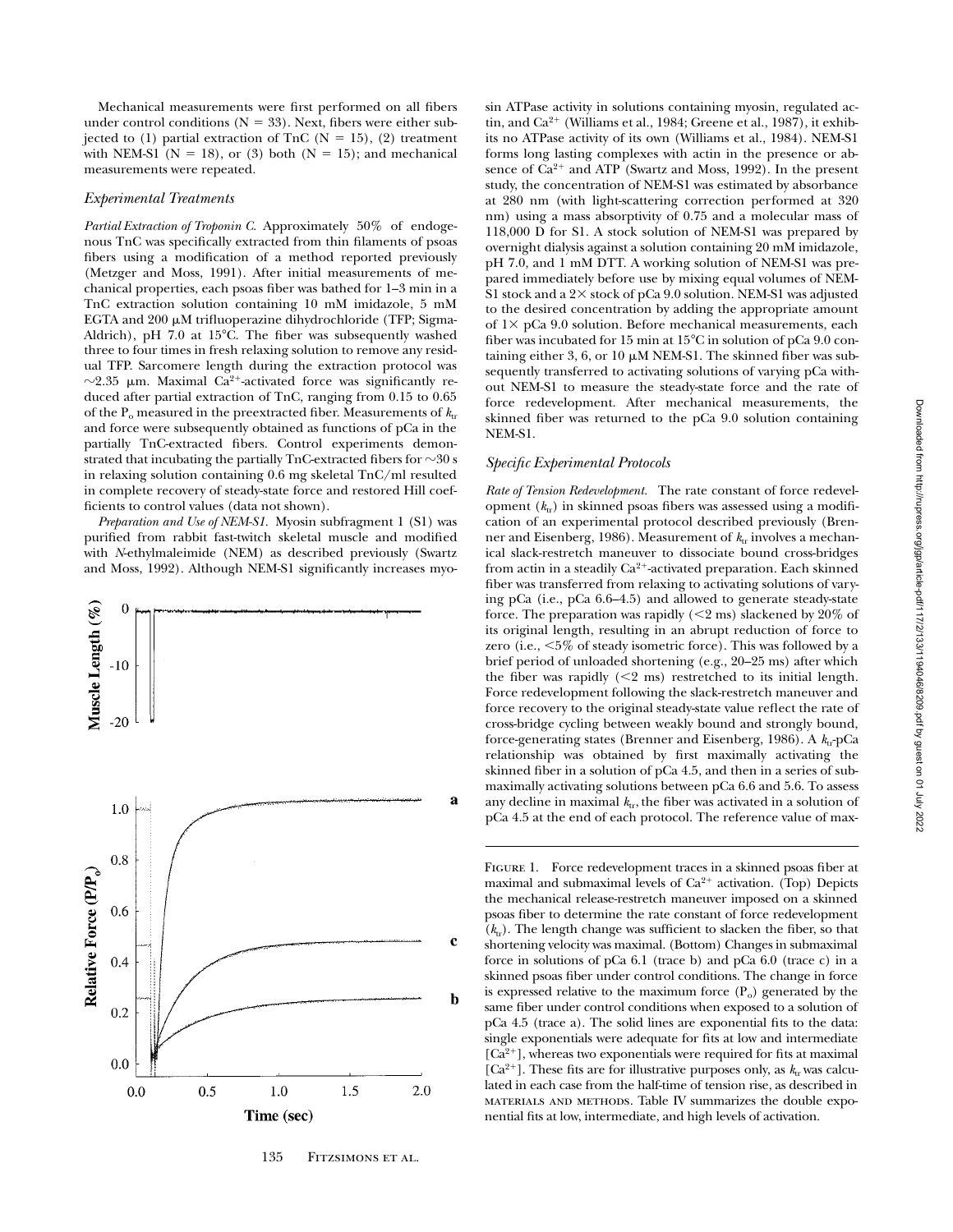TABLE I *Steady-state Mechanical Measurements in Skinned Single Psoas Fibers after Partial Tnc Extraction and Treatment with NEM-S1*

| $P_{\alpha}$<br>Group          |                  | $P_{pCa9.0}$     | $n_{2}$         | $n_1$           | pCa <sub>50</sub> | $\Delta p Ca_{50}$           |
|--------------------------------|------------------|------------------|-----------------|-----------------|-------------------|------------------------------|
|                                | $mN/mm^2$        | $mN/mm^2$        |                 |                 |                   |                              |
| Control $(15)$                 | $159.7 \pm 8.0$  | $0.96 \pm 0.13$  | $7.25 \pm 0.44$ | $2.73 \pm 0.09$ | $5.97 \pm 0.01$   |                              |
| $(-)$ TnC $(15)$               | $65.3 \pm 3.7$   | $0.78 \pm 0.09$  | $4.53 \pm 0.24$ | $2.31 \pm 0.11$ | $5.75 \pm 0.02$   | $0.22 \pm 0.03*$             |
| $(-)$ TnC/3 $\mu$ M NEM-S1 (7) | $54.8 \pm 4.5$   | $1.24 \pm 0.20$  | $3.21 \pm 0.16$ | $2.33 \pm 0.12$ | $5.76 \pm 0.02$   | $0.01 \pm 0.01^{\ddagger}$   |
| $(-)$ TnC/6 $\mu$ M NEM-S1 (8) | $55.6 \pm 3.5$   | $5.86 \pm 0.50$  | $1.71 \pm 0.11$ | $2.14 \pm 0.21$ | $5.89 \pm 0.02$   | $0.15 \pm 0.01^{\ddagger}$   |
| Control (18)                   | $165.1 \pm 6.4$  | $0.74 \pm 0.11$  | $7.94 \pm 0.44$ | $2.76 \pm 0.08$ | $6.00 \pm 0.01$   |                              |
| $3 \mu M$ NEM-S1 (7)           | $164.5 \pm 10.7$ | $2.42 \pm 0.32$  | $4.63 \pm 0.22$ | $2.50 \pm 0.09$ | $6.04 \pm 0.02$   | $0.03 \pm 0.01$ <sup>§</sup> |
| $6 \mu M$ NEM-S1 $(8)$         | $149.2 \pm 3.9$  | $8.78 \pm 1.04$  | $3.14 \pm 0.19$ | $2.42 \pm 0.10$ | $6.06 \pm 0.02$   | $0.07 \pm 0.01$ <sup>§</sup> |
| $10 \mu M$ NEM-S1 (3)          | $108.8 \pm 2.8$  | $12.45 \pm 1.01$ | $1.77 \pm 0.04$ | $2.14 \pm 0.26$ | $6.12 \pm 0.04$   | $0.12 \pm 0.03$ <sup>§</sup> |

All values are expressed as means  $\pm$  SEM, with the number of skeletal fibers given in parentheses. (-) TnC, partial TnC extraction; P<sub>o</sub>, maximal Ca<sup>2+</sup>activated tension measured in pCa 4.5; P<sub>pCa9.0</sub>, Ca<sup>2+</sup>-independent resting tension measured in oCa 9.0; n<sub>2</sub>, Hill coefficient for Ca<sup>2+</sup>-activated force <0.50  $P_o$ ;  $n_1$ , Hill coefficient for Ca<sup>2+</sup>-activated force >0.50  $P_o$ ; pCa<sub>50</sub>, pCa required for half-maximal activation.

i Significantly different from the control.

¶Significantly different from TnC-extracted fibers.

 $*\Delta p Ca_{50} (-)$  TnC versus Control.

 ${}^{\ddagger} \Delta p Ca_{50} (-)$  TnC/NEM-S1 versus (-) TnC.

§ΔpCa<sub>50</sub> NEM-S1 versus Control.

imal  $k_{\text{tr}}$  for each submaximal activation was obtained by interpolation between the initial and final measurements of maximal  $k_{tr}$ . The apparent rate constants of force redevelopment  $(k_{tr})$  were estimated by linear transformation of the half-time of force redevelopment, i.e.,  $k_{tr} = 0.693/t^{1/2}$ , as described previously (Regnier et al., 1998). Most  $k_{tr}$  measurements were done without sarcomere length control, although experiments performed with sarcomere length control yielded quantitatively similar results (see Fig. 8). Force redevelopment traces in a representative skinned psoas fiber at maximal and submaximal levels of  $Ca^{2+}$  activation are shown in Fig. 1: the top panel depicts the mechanical releaserestretch maneuver imposed to determine the rate of force redevelopment  $(k_{tr})$ ; and the bottom panel illustrates changes in submaximal force in solutions of pCa 6.1 (trace b) and pCa 6.0 (trace c) under control conditions. The change in force is expressed relative to maximum force  $(P_0)$  generated by the same fiber under control conditions when exposed to solution of pCa 4.5 solution (trace a).

*Force-pCa Relationship.* During measurements of  $k_{\text{tr}}$ , each skinned psoas fiber was exposed to solutions of varying pCa and allowed to develop steady-state force. The difference between steady-state force and the force baseline after the slack step was measured as the total force at that pCa. Active force was obtained by subtracting  $Ca^{2+}$ -independent force, measured in solution of pCa 9.0, from the total force. Force-pCa relationships were determined by expressing submaximal force (P) at each pCa as a fraction of maximal force  $(P_0)$  determined at pCa 4.5, i.e.,  $P/P_0$ . The apparent cooperativity in the activation of force development was inferred from the steepness of the force-pCa relationship at forces  $<$ 0.50 P<sub>o</sub>, and was quantified using a Hill plot transformation of the force-pCa data (Strang et al., 1994). We focused on this region of the curve because the force-pCa relationship is biphasic, with most of the cooperative activation evident at forces less than 0.50  $P<sub>o</sub>$  (Moss, 1992). The force-pCa data were fit using the equation,  $P/P_0 = [Ca^{2+}]^n/(k^n + [Ca^{2+}]^n)$ , where n is the Hill coefficient, and  $k$  is the  $[Ca^{2+}]$  required for half-maximal activation.

## *Quantification of Partial TnC Extraction by SDS-PAGE*

The extent of TnC extraction was assessed using SDS-PAGE and ultrasensitive silver staining (Sweitzer and Moss, 1993). Upon

completion of a given experiment,  $\sim 0.75$  mm of fiber segment was placed in a microfuge tube containing SDS sample buffer (10  $\mu$ l/mm segment length) and stored at  $-80^{\circ}$ C until analyzed for TnC content. The proportion of TnC present in the fiber was determined by densitometric analysis of silver-stained gels using a

š. Resting Tension (% Total Tension) 10 8 6  $\overline{A}$  $\mathfrak{2}$  $\frac{1}{\frac{1}{\sqrt{2}}\int_{\frac{1}{2}}^{\frac{1}{2}} \frac{1}{\sqrt{2}} \int_{\frac{1}{2}}^{\frac{1}{2}} \frac{1}{\sqrt{2}} \int_{\frac{1}{2}}^{\frac{1}{2}} \frac{1}{\sqrt{2}} \int_{\frac{1}{2}}^{\frac{1}{2}} \frac{1}{\sqrt{2}} \int_{\frac{1}{2}}^{\frac{1}{2}} \frac{1}{\sqrt{2}} \int_{\frac{1}{2}}^{\frac{1}{2}} \frac{1}{\sqrt{2}} \int_{\frac{1}{2}}^{\frac{1}{2}} \frac{1}{\sqrt{2}} \int_{\frac{1}{2$ Contractor Contractor  $\theta$ A CALLADOR ISLAM Cymres Cantor Control

ment on resting tension. Values are mean  $\pm$  SEM, with numbers of fibers per treatment listed in Table I.  $(-)$  TnC indicates partial TnC extraction. (Asterisk) Statistical difference experimental groups versus appropriate control groups,  $P < 0.05$ .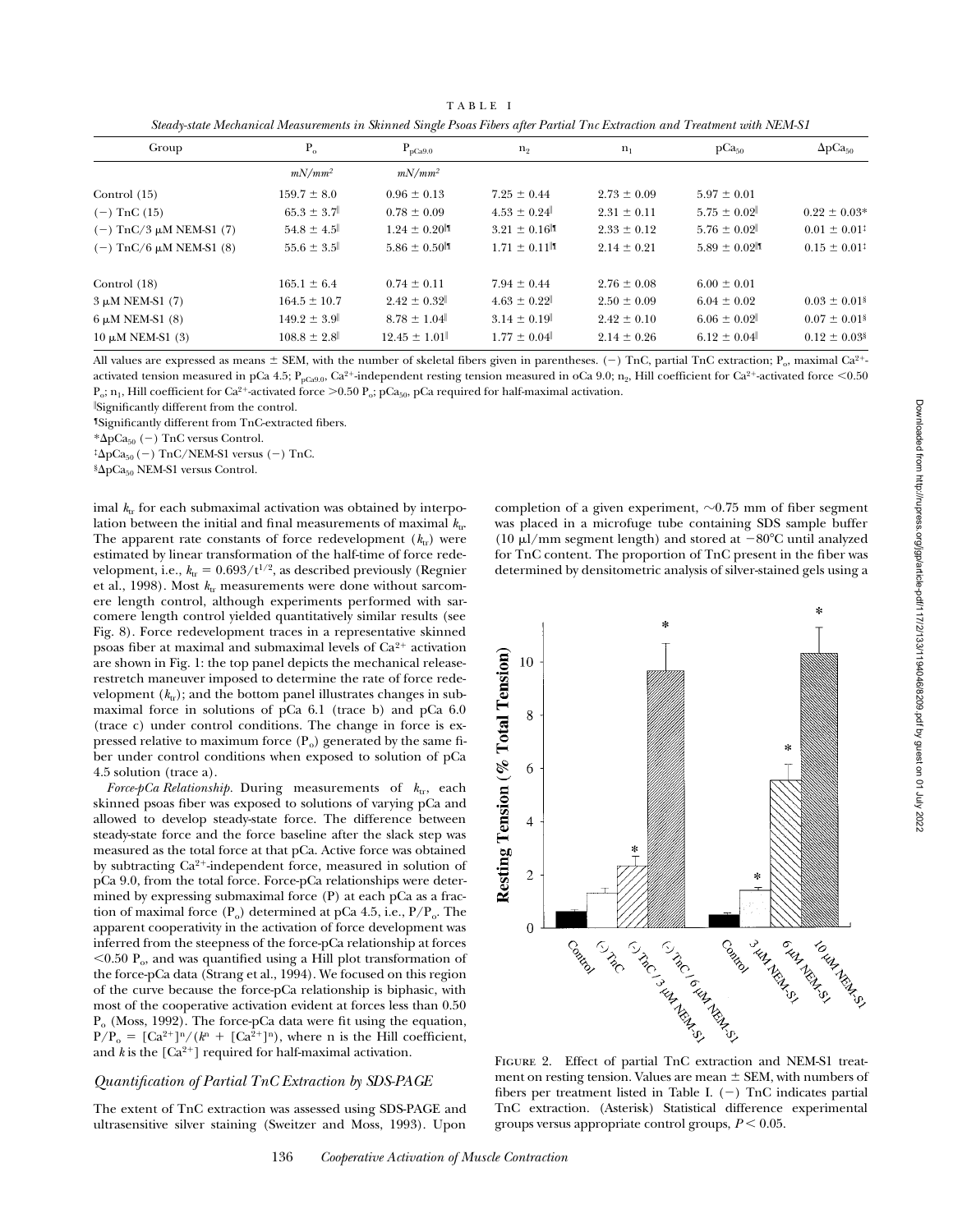GS-670 imaging densitometer and Molecular Analyst software (BioRad Laboratories). To quantify the amount of TnC extracted, the ratio of  $TnC/(MLC1 + MLC3)$  was determined for each fiber (Moss, 1992). The ratio measured in the extracted fiber segment was divided by the ratio obtained from a segment obtained from the same fiber before extraction to yield an estimate of the TnC content of the partially TnC-extracted segment.

#### *Statistics*

All data are expressed as mean  $\pm$  SEM. Where appropriate, either a two-tailed *t* test for independent samples or a paired *t* test was used as a post hoc test of significance, with significance set at  $P < 0.05$ .

# RESULTS

# *The Effects of NEM-S1 and Partial Extraction of TnC on Steady-state Mechanical Properties*

Our studies of cooperative mechanisms in skinned skeletal muscle fibers involved two perturbations that previously have been shown to alter cooperation in the activation of contraction. NEM-S1 was used to mimic the effects of strong-binding cross-bridges to further activate  $Ca<sup>2+</sup>$ -dependent tension and the rate of tension development (Swartz and Moss, 1992), and thin filaments were partially TnC-extracted to disrupt near-neighbor cooperativity between adjacent functional groups (one troponin, one tropomyosin, and associated actins) in the thin filament (Brandt et al., 1984; Moss et al., 1985).

*Treatment with NEM-S1.* NEM-S1 had pronounced effects on maximal Ca<sup>2+</sup>-activated tension  $(P_0)$ , Ca<sup>2+</sup>-independent tension,  $Ca^{2+}$  sensitivity of tension (pCa<sub>50</sub>), and Hill coefficient  $(n_2)$  in single skinned psoas fibers, as reported earlier (Swartz and Moss, 1992) and summarized in Table I. The application of 3, 6, or 10  $\mu$ M NEM-S1 increased  $Ca^{2+}$ -independent tension at pCa 9.0 in a concentration-dependent manner (Fig. 2). At the two highest concentrations used, the increase in  $Ca^{2+}$ -independent tension was accompanied by small (at  $6 \mu M$ ) or large (at 10  $\mu$ M) reductions in maximal Ca<sup>2+</sup>-activated tension, indicating that at these concentrations NEM-S1 competed with endogenous cross-bridges for binding sites on actin. For this reason,  $6 \mu M$  NEM-S1 was preferentially used in most of the experiments described below. The increases in  $Ca^{2+}$ -independent tension are most likely due to cooperative activation of the thin filament by NEM-S1, thereby allowing strong binding of endogenous cross-bridges (Swartz and Moss, 1992).

NEM-S1 also potentiated submaximal  $Ca^{2+}$ -activated force in a concentration-dependent manner (Fig. 3). Mean  $pCa<sub>50</sub>$  was significantly increased after treatment with either 6  $\mu$ M NEM-S1 ( $\Delta pCa_{50} = 0.07 \pm 0.01, P <$ 0.05) or 10  $\mu$ M NEM-S1 ( $\Delta p$ Ca50 = 0.12  $\pm$  0.03, *P* < 0.05), so that  $Ca^{2+}$  sensitivity of force was increased. Such increases are consistent with the idea that, at low levels of  $Ca^{2+}$ , NEM-S1 promotes the formation of strongly bound, force-generating cross-bridges (Swartz and Moss, 1992). At higher  $Ca^{2+}$  concentrations, i.e.,  $pCa < 5.9$ , NEM-S1 had small or negligible effects on  $Ca<sup>2+</sup>$ -activated forces relative to the control. Commensurate with the increase in force at low levels of  $Ca^{2+}$ , NEM-S1 significantly reduced the slope of the forcepCa relationship for Ca<sup>2+</sup>-activated tensions <0.50 P<sub>o</sub>  $(n<sub>2</sub>)$ , an effect that increased with increasing concentrations of NEM-S1 (Fig. 3 B and Table I).

*Treatment with NEM-S1 and Partial Extraction of TnC.* To further examine the mechanisms of cooperative activation of thin filaments, single fibers were first incubated with 200  $\mu$ M TFP to partially extract TnC and



FIGURE 3. Effect of NEM-S1 on the force-pCa relationships in skinned psoas fibers. Values are means  $\pm$  SEM. Fiber characteristics are listed in Table I. (A) Force-pCa relationships were determined in control fibers and in the same fibers after exposure to NEM-S1. Smooth lines were generated by fitting the mean data with the Hill equation:  $P/P_0 = [Ca^{2+}]^n / (k^n + [Ca^{2+}]^n)$ , where n is the Hill coefficient, and  $k$  is the  $[Ca^{2+}]$  required for half-maximal activation (i.e.,  $pCa<sub>50</sub>$ ).  $pCa<sub>50</sub>$  values from skinned fibers in the absence and presence of NEM-S1 were as follows: control  $(①)$ , 6.00  $\pm$  0.01; 3 µM NEM-S1 ( $\square$ ), 6.04  $\pm$  0.02; 6 µM NEM-S1 ( $\nabla$ ), 6.06  $\pm$  0.02; and 10 µM NEM-S1 ( $\triangle$ ), 6.12  $\pm$  0.04. (B) Hill plot transformations of the tension-pCa data were generated using the following equation:  $log[P_{rel}/(1 - P_{rel})] = n(log[Ca^{2+}] + k)$ , where  $P_{rel}$  is force as a fraction of  $P_o$ , n is the Hill coefficient, and *k* is the  $[Ca^{2+}]$  required for half-maximal activation (i.e., pCa<sub>50</sub>).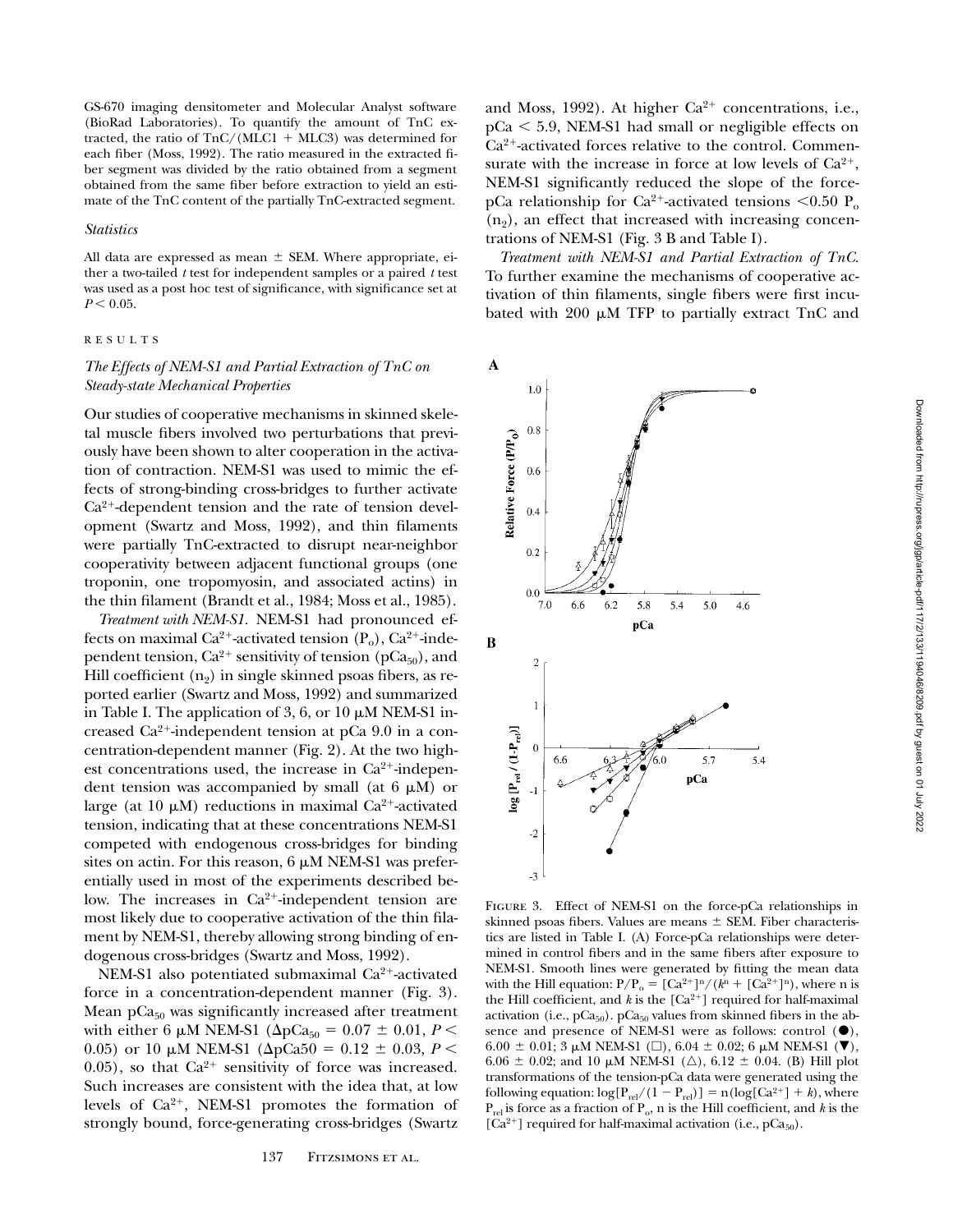

FIGURE 4. Troponin C content of single psoas fibers after partial extraction of TnC. 12% SDS-PAGE of single-skinned psoas fibers before TnC extraction (lane 1), after partial TnC extraction (lanes 2 and 3), and after readdition of skeletal TnC to a TnC-extracted fiber (lane 4). To quantify the amount of TnC extracted, the ratio  $[TnC/(LC_1 + LC_2)]$  was determined for control, extracted, and reconstituted fiber segments by measuring the areas under the densitometric peaks corresponding to these proteins. The ratios from extracted and reconstituted fiber segments were divided by the ratio from a control segment of the same fiber to determine TnC content. Approximately 50% of endogenous TnC was extracted (lane 2 and 3) from these fibers, whereas readdition of skeletal TnC was stoichiometric (lane 4). Comparisons of the  $[MLC_2/(MLC_1 + MLC_3)]$  ratios revealed no alterations in MLC<sub>2</sub> content after partial TnC extraction.

were subsequently treated with NEM-S1. Such an approach allows dissection of the relative roles of crossbridge binding and near-neighbor interactions in the thin filament in activation of contraction. In these experiments, segments of each fiber were analyzed by SDS-PAGE (Fig. 4) before TnC extraction (lane 1), after partial TnC extraction (lane 2), after TnC extraction plus NEM-S1 (lane 3), and after readdition of skeletal TnC to a previously extracted fiber (lane 4). Densitometric scans of the gels indicated that  $\sim$ 50% of the endogenous TnC was extracted from psoas fibers under the conditions used. Furthermore, the extraction procedure was specific for TnC since the relative



Figure 5. Effects of partial TnC extraction and NEM-S1 on force-pCa relationships in skinned psoas fibers. Values are means  $\pm$ SEM. Force-pCa relationships were determined in control fibers and then in the same fibers after treatment with NEM-S1. Smooth lines were generated by fitting the mean data with the Hill equation:  $P/P_0 = [Ca^{2+}]^n/(k^n + [Ca^{2+}]^n)$ , where n is the Hill coefficient, and  $k$  is the  $\lbrack Ca^{2+}\rbrack$  required for half-maximal activation (i.e.,  $pCa<sub>50</sub>$ ). pCa<sub>50</sub> values from skinned fibers under control conditions, after partial  $TnC$  extraction  $((-)$   $TnC)$  and after partial  $TnC$  and NEM-S1 treatment were as follows: control  $(\bullet)$ , 5.97  $\pm$  0.01; (-) TnC ( $\Box$ ), 5.75  $\pm$  0.02; (-) TnC/3  $\mu$ M NEM-S1 ( $\triangledown$ ), 5.76  $\pm$  0.02; and (-) TnC / 6  $\mu$ M NEM-S1 ( $\triangle$ ), 5.89 ± 0.02. Fiber characteristics are listed in Table I.

amounts of other myofibrillar proteins (e.g., myosin light chains, TnI, and TnT) were unchanged.

Partial extraction of TnC had reversible effects on maximal Ca<sup>2+</sup>-activated tension  $(P_0)$ , Ca<sup>2+</sup>-independent tension,  $Ca^{2+}$  sensitivity of tension, and the Hill coefficient  $(n_2)$ , which are summarized in Table I. As reported previously (Brandt et al., 1984, 1990; Moss et al., 1985; Brandt and Schachat, 1997), partial extraction of TnC resulted in a significant decrease in maximum  $Ca<sup>2+</sup>$ -activated tension, presumably because of the inactivation of thin filament functional groups. Subsequent treatment of partially TnC-extracted fibers with NEM-S1 resulted in a further reduction in maximal  $Ca^{2+}$ -activated tension similar to that observed after NEM-S1 treatment alone. Although resting tension was unaffected by partial TnC extraction alone, TnC extraction elicited significant increases in NEM-S1–induced  $Ca^{2+}$ independent tension (Fig. 2). The increase in  $Ca^{2+}$ independent tension, as the percent maximum force in untreated fibers, was less than that observed because of NEM-S1 treatment alone, suggesting that TnC extraction reduced the number of NEM-S1 or endogenous cross-bridges bound to actin, perhaps by disrupting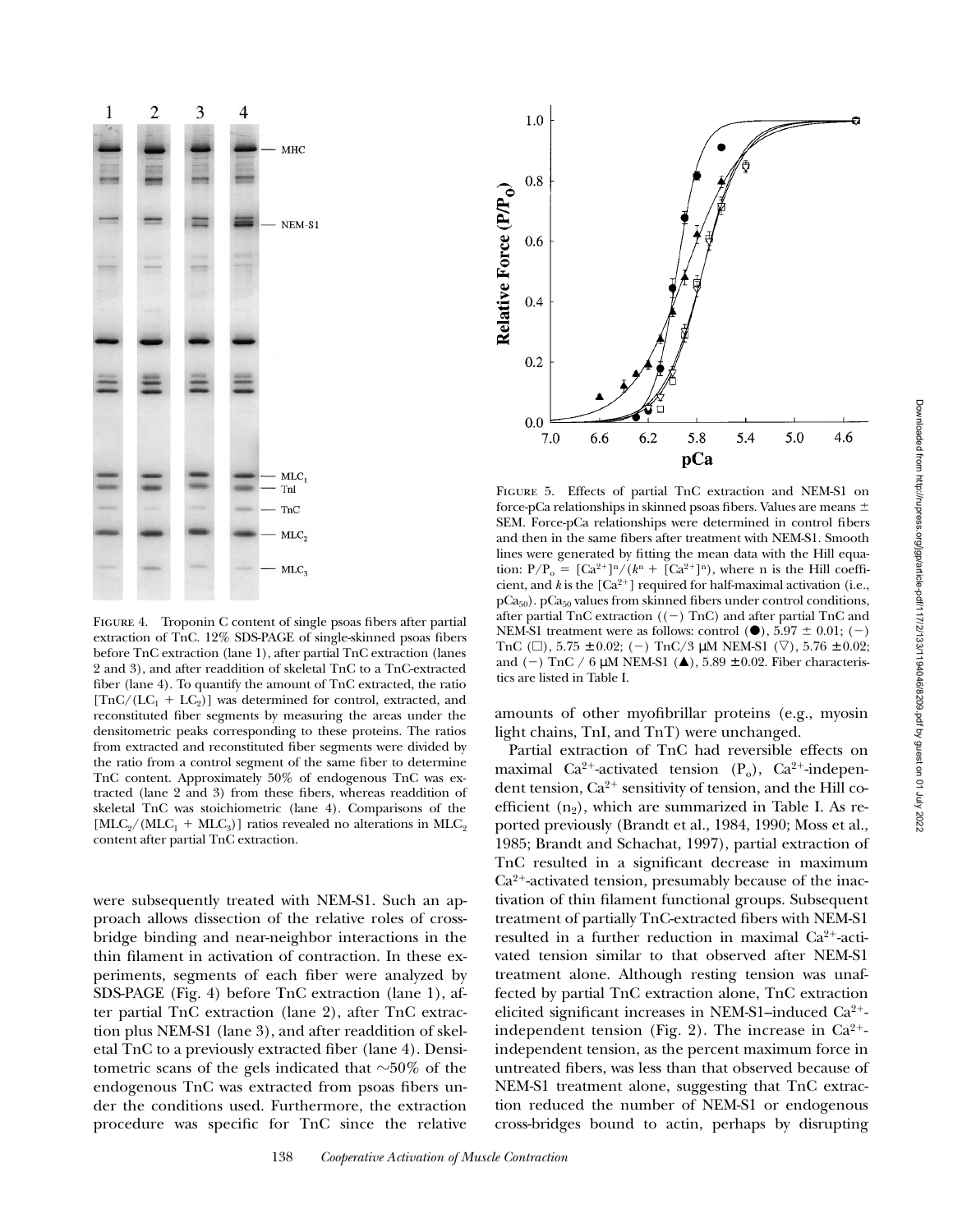|             |              | TABLE II                                                                                                                 |                   |
|-------------|--------------|--------------------------------------------------------------------------------------------------------------------------|-------------------|
|             |              | Summaries of $k_{tr}$ and $Ca^{2+}$ -activated Force at Maximal and Submaximal Concentrations of $Ca^{2+}$ after Partial |                   |
|             |              | The Extraction and Treatment with NEM-S1 in Skinned Psoas Fibers                                                         |                   |
| Control(15) | (–) TnC (15) | $(-)$ TnC/3 uM NEM-S1 (7)                                                                                                | $(-)$ TnC/ $\ell$ |

|                       | Control(15)     | $(-)$ TnC $(15)$     | $(-)$ TnC/3 μM NEM-S1 (7)    | $(-)$ TnC/6 μM NEM-S1 (8)  |
|-----------------------|-----------------|----------------------|------------------------------|----------------------------|
| pCa 4.5               |                 |                      |                              |                            |
| $k_{rr}$              | $14.3 \pm 0.8$  | $14.8 \pm 0.4$       | $17.3 \pm 0.7$               | $18.7 \pm 0.5^{*1}$        |
| pCa 6.0               |                 |                      |                              |                            |
| $P/P_0$               | $0.45 \pm 0.03$ | $0.14 \pm 0.01$      | $0.17 \pm 0.02*$             | $0.37 \pm 0.01^{\ddagger}$ |
| $k_{rr}$              | $4.2 \pm 0.2$   | $3.2 \pm 0.2$        | $11.0 \pm 1.4$ <sup>*1</sup> | $18.9 \pm 1.0^{*1}$        |
| relative $k_{\rm tr}$ | $0.30 \pm 0.02$ | $0.22 \pm 0.02$      | $0.63 \pm 0.06^{*1}$         | $1.02 \pm 0.02^{*1}$       |
|                       | Control $(18)$  | $3 \mu M$ NEM-S1 (7) | $6 \mu M$ NEM-S1 $(8)$       | $10 \mu M$ NEM-S1 (3)      |
| pCa 4.5               |                 |                      |                              |                            |
| $k_{rr}$              | $13.6 \pm 0.5$  | $13.5 \pm 0.7$       | $13.4 \pm 0.59$              | $13.2 \pm 0.7$             |
| pCa6.1                |                 |                      |                              |                            |
| $P/P_0$               | $0.27 \pm 0.02$ | $0.39 \pm 0.03$      | $0.45 \pm 0.02*$             | $0.55 \pm 0.04*$           |
| $k_{rr}$              | $1.9 \pm 0.1$   | $7.2 \pm 0.4*$       | $9.5 \pm 0.6^*$              | $11.8 \pm 1.2^*$           |
| relative $k_{rr}$     | $0.14 \pm 0.01$ | $0.56 \pm 0.05*$     | $0.70 \pm 0.06*$             | $0.88 \pm 0.01*$           |

All values are expressed as means  $\pm$  SEM, with the number of skeletal muscle fibers given in parentheses. (-) TnC, partial TnC extraction; P/P<sub>o</sub>, relative  $Ca^{2+}$ -activated force;  $k_{tr}$ , rate of tension redevelopment in seconds<sup>-1</sup>; relative  $k_{tr}$ , the relative rate of force redevelopment. Both  $P/P_0$  and relative  $k_{tr}$  values obtained in pCa 6.0 and pCa 6.1 were normalized to maximal values in pCa 4.5 under the same conditions (i.e., partial TnC extraction, partial TnC extraction and NEM-S1 treatment, or NEM-S1 treatment).

\*Significantly different from the control.

‡Significantly different from (2) TnC fibers.

near-neighbor interactions between adjacent functional groups. However, when scaled to the maximum force after TnC extraction, the combined effects of TnC extraction and NEM-S1 were greater than with NEM-S1 alone.

Partial extraction of TnC also affected the  $Ca^{2+}$  sensitivity of tension and reduced the responsiveness of fibers to NEM-S1 (Fig. 5). Mean  $pCa<sub>50</sub>$  in control fibers was  $5.97 \pm 0.01$ , which decreased to  $5.75 \pm 0.02$  after extraction of TnC ( $\Delta p Ca_{50} = 0.22 \pm 0.03, P < 0.05$ ). Subsequent treatment with  $3 \mu M$  NEM-S1 did not alter the Ca<sup>2+</sup> sensitivity of force ( $\Delta pCa_{50} = 0.01 \pm 0.01$ ); however, 6  $\mu$ M NEM-S1 increased the Ca<sup>2+</sup> sensitivity of force, i.e., pCa<sub>50</sub> increased to 5.89  $\pm$  0.02 ( $\Delta p$ Ca<sub>50</sub> =  $0.15 \pm 0.01$ ;  $P < 0.05$ ), a mean value near that observed in TnC-replete fibers when treated with NEM-S1 (Table I). Partial extraction of TnC and successive treatment with increasing concentrations of NEM-S1 resulted in progressive reductions in the steepness of the force-pCa relationship (Table I), suggesting that the effects of these two treatments on cooperativity are additive and most likely involve different molecular mechanisms.

# *Effects of NEM-S1 and Partial Extraction of TnC on the Rate of Force Redevelopment*

According to Campbell's (1997) model of regulation, cooperative interactions within the thin filament, such as cross-bridge–induced cross-bridge binding, are thought to speed the rate of force redevelopment  $(k_{tr})$ , and may provide the basis for the steep activation dependence of  $k_{tr}$  in the skeletal muscle fibers observed

by Brenner (1988) and others. Previous work in which NEM-S1 was found to accelerate  $k_{tr}$  at all submaximal levels of  $Ca^{2+}$  activation (Swartz and Moss, 1992) provided strong support for this idea. However, the picture that emerged from that study was incomplete since in the presence of NEM-S1,  $k_{tr}$  was maximal at low and high levels of activation but less than maximal at intermediate levels of activation. Therefore, we have done additional experiments in an attempt to determine the basis for activation dependence of  $k_{tr}$  in the presence of NEM-S1 (data are summarized in Table II). This was done by examining the activation dependence of  $k_{tr}$  in the presence of varying amounts of NEM-S1 and also by partial extraction of TnC to perturb cooperative interactions within the thin filament.

Consistent with earlier results,  $k_{tr}$  was found to vary  $\sim$ 10-fold as Ca<sup>2+</sup> activation was varied from near threshold to maximal levels. As shown in Fig. 6 A for a single submaximal pCa  $(pCa 6.1)$ , the rate of force redevelopment at submaximal concentrations of  $Ca^{2+}$ was accelerated by NEM-S1, with the degree of acceleration increasing with the concentration of NEM-S1 (Fig. 6 A, traces b–d), compared with control (trace a). Under identical experimental conditions, another fiber was subjected to partial TnC extraction and subsequent treatment with  $6 \mu M$  NEM-S1 (Fig. 6 B). As summarized previously,  $k_{tr}$  under control conditions varied with the level of  $Ca^{2+}$  activation, increasing when  $Ca^{2+}$ concentration was increased from pCa 5.9 (Fig. 6 B, trace b) to pCa 4.5 (Fig. 6 B, trace a). After partial extraction of TnC, the steady force decreased at each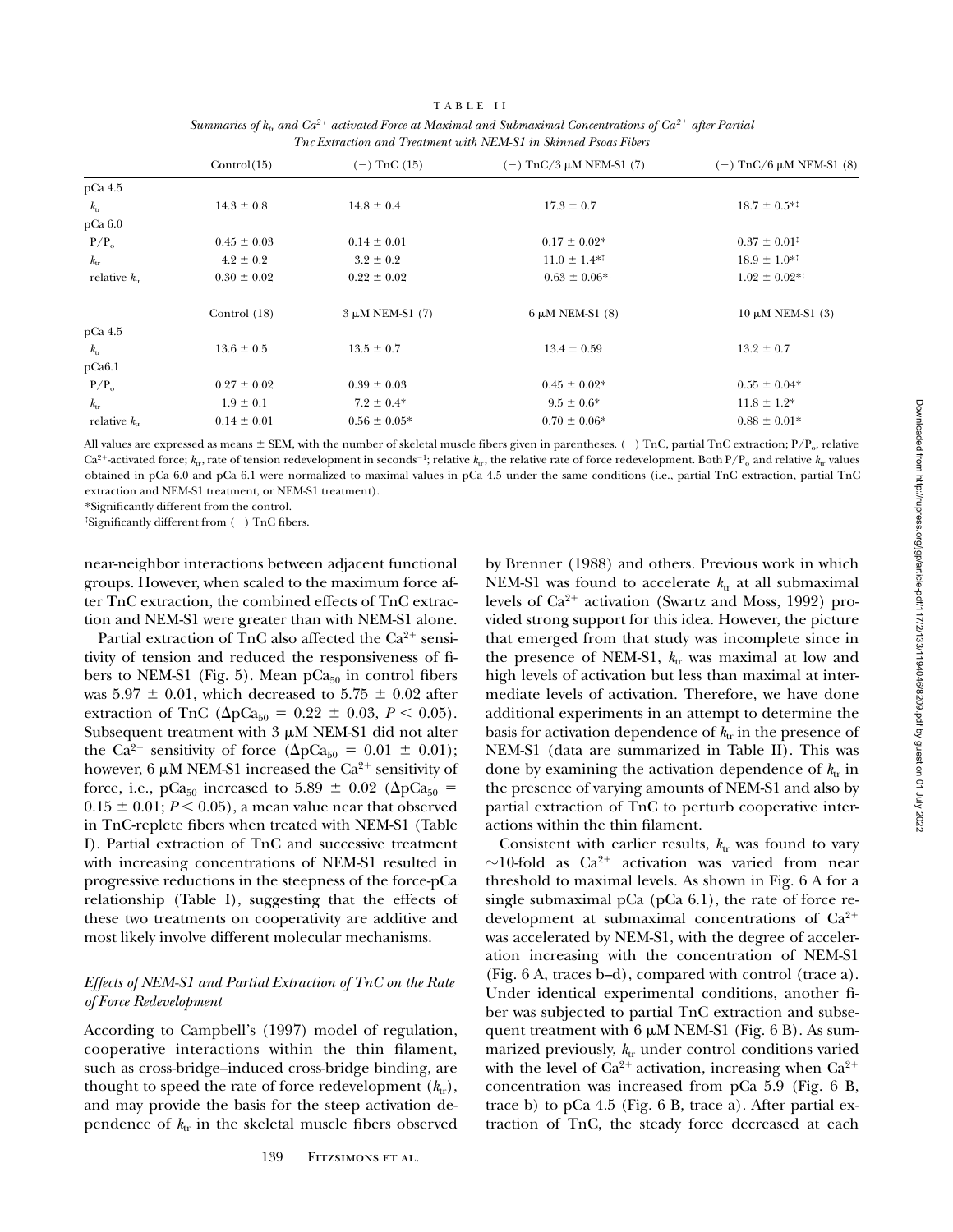



B

FIGURE 6. Effects of reduced cooperativity of activation on the rate of force redevelopment. Differences in the rate constant of force redevelopment ( $k_{\text{tr}}$ ) were expressed relative to respective peak forces. (A) The rates of force redevelopment at pCa 6.1 in skinned psoas fibers in the absence (trace a,  $P/P_0 = 0.20$ ,  $k_{\text{tr}} = 2.2$ ) s<sup>-1</sup>) and presence of 3 µM NEM-S1, (trace b,  $P/P_0 = 0.41$ ,  $k<sub>tr</sub> = 7.1$ s<sup>-1</sup>), 6  $\mu$ M NEM-S1 (trace c, P/P<sub>o</sub> = 0.47,  $k_{\text{tr}}$  = 12.6 s<sup>-1</sup>), or 10  $\mu$ M NEM-S1 (trace d,  $P/P_0 = 0.53$ ,  $k_{tr} = 14.1 \text{ s}^{-1}$ ). Maximal  $k_{tr}$  was 15.1  $s^{-1}$  for the fiber in traces a and c, 15.8  $s^{-1}$  for the fiber in trace b, and  $15.4 \text{ s}^{-1}$  for the fiber in trace d. (B) The rates of force redevelopment in skinned psoas fibers incubated in solutions of pCa 4.5 (trace a,  $P/P_0 = 1.0$ ,  $k_x = 11.4$  s<sup>-1</sup>) and pCa 5.9 under control conditions (trace b,  $P/P_0 = 0.64$ ,  $k<sub>tr</sub> = 5.9 s<sup>-1</sup>$ ), after partial TnC extraction (trace c,  $P/P_0 = 0.32$ ,  $k<sub>tr</sub> = 5.1 s<sup>-1</sup>$ ), and after the combined treatment of partial TnC extraction and 6 µM NEM-S1 (trace d,  $P/P_0 = 0.48$ ,  $k_{\text{tr}} = 18.7 \text{ s}^{-1}$ ). The relative force values obtained at pCa 5.9 were normalized to 1.0 to allow comparisons between the various experimental conditions, i.e., control, TnCextracted or TnC-extracted/NEM-S1.

FIGURE 7. Alteration in the activation dependence of the rate of force redevelopment after partial extraction of TnC and treatment with NEM-S1. Force redevelopment following the release-restretch mechanical maneuver was recorded as a function of relative steady-state isometric force  $(P/P_0)$  developed before the maneuver. All values are means ± SEM. (A) NEM-S1–induced effects on the force dependence of  $k_{tr}$  in the absence ( $\bullet$ ) and presence of 3  $\mu$ M NEM-S1 ( $\square$ ), 6  $\mu$ M NEM-S1 ( $\nabla$ ), and 10  $\mu$ M NEM-S1 ( $\triangle$ ). (B) Force dependence of  $k_{tr}$  in fibers under control conditions  $(\bullet)$ , after partial TnC extraction  $(\Box)$ , partial TnC extraction, and after treatment with 3  $\mu$ M NEM-S1 ( $\nabla$ ), and partial TnC extraction and treatment with 6  $\mu$ M NEM-S1 ( $\blacktriangle$ ).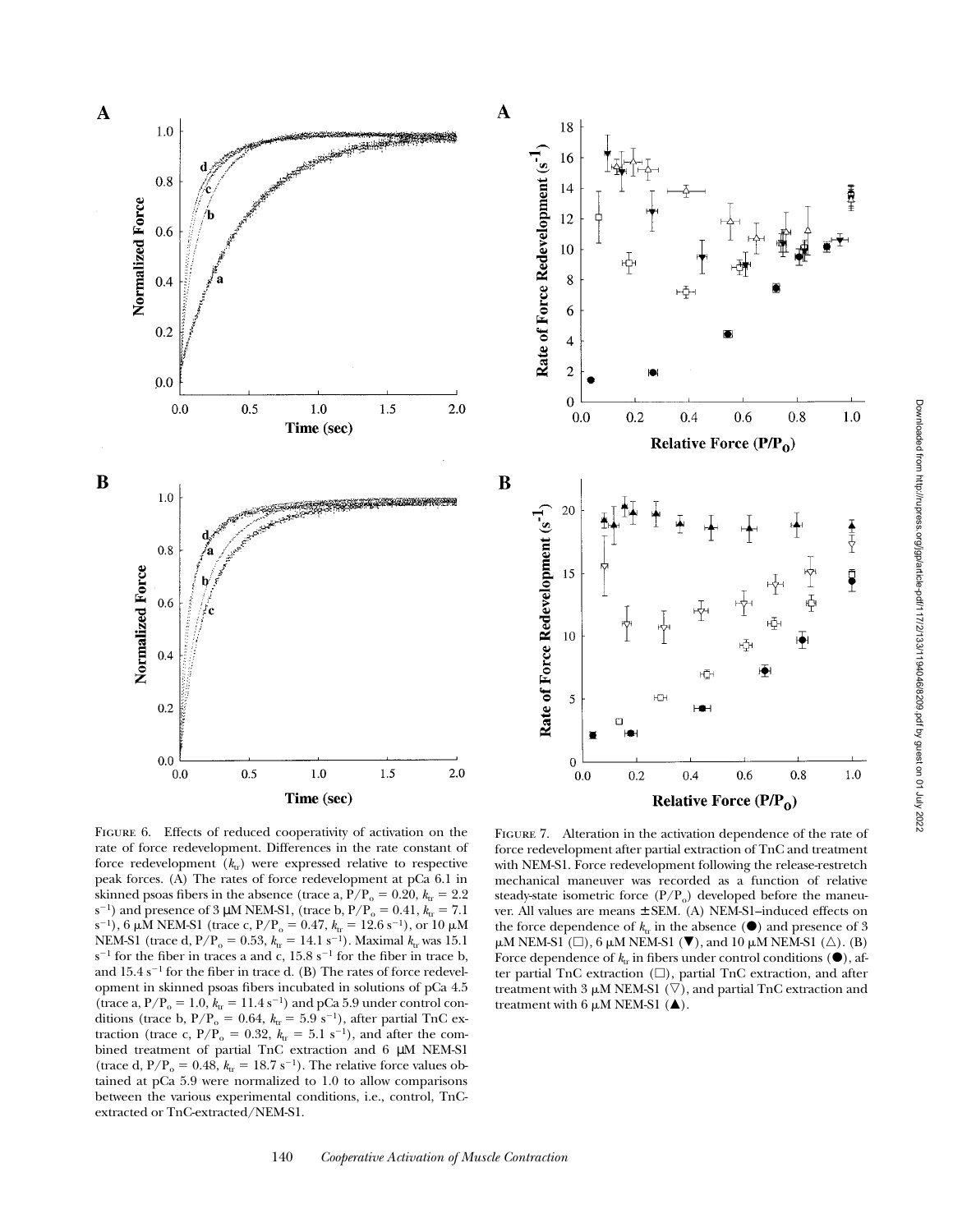

Relative Force (P/P<sub>o</sub>) pCa, but the rate of force redevelopment (Fig. 6 B, trace c) at pCa 5.9 was nearly equivalent to that of the preextracted fiber at the same pCa. Subsequent treatment with  $6 \mu M$  NEM-S1 significantly increased steady

force redevelopment (Fig. 6 B, trace d). The relationship between  $k_{tr}$  and steady-state isometric force (as a measure of the level of activation due to  $Ca^{2+}$  binding and cooperative mechanisms) was variably affected by interventions to increase numbers of strongly bound cross-bridges (i.e., NEM-S1) and to dis-

force at pCa 5.9 and markedly accelerated the rate of

rupt near-neighbor cooperativity in the thin filament (partial extraction of TnC). As shown in Fig.  $7$  A,  $k_{tr}$  during maximal activation was unaffected by NEM-S1, but  $k_{\text{tr}}$  values at low levels of activation were increased to levels either identical to (at  $3 \mu M NEM-S1$ ) or greater than (at 6 or 10  $\mu$ M NEM-S1) the values obtained in maximally activated fibers. At intermediate levels of activation, NEM-S1 increased  $k_{tr}$  to greater than the control values, but  $k_{tr}$  was still less than maximal. Similar effects of NEM-S1 were observed in fibers that were subjected to sarcomere length control during measurements of  $k_{tr}$ 

both without  $(O)$  and with  $(\bullet)$  sarcomere length control.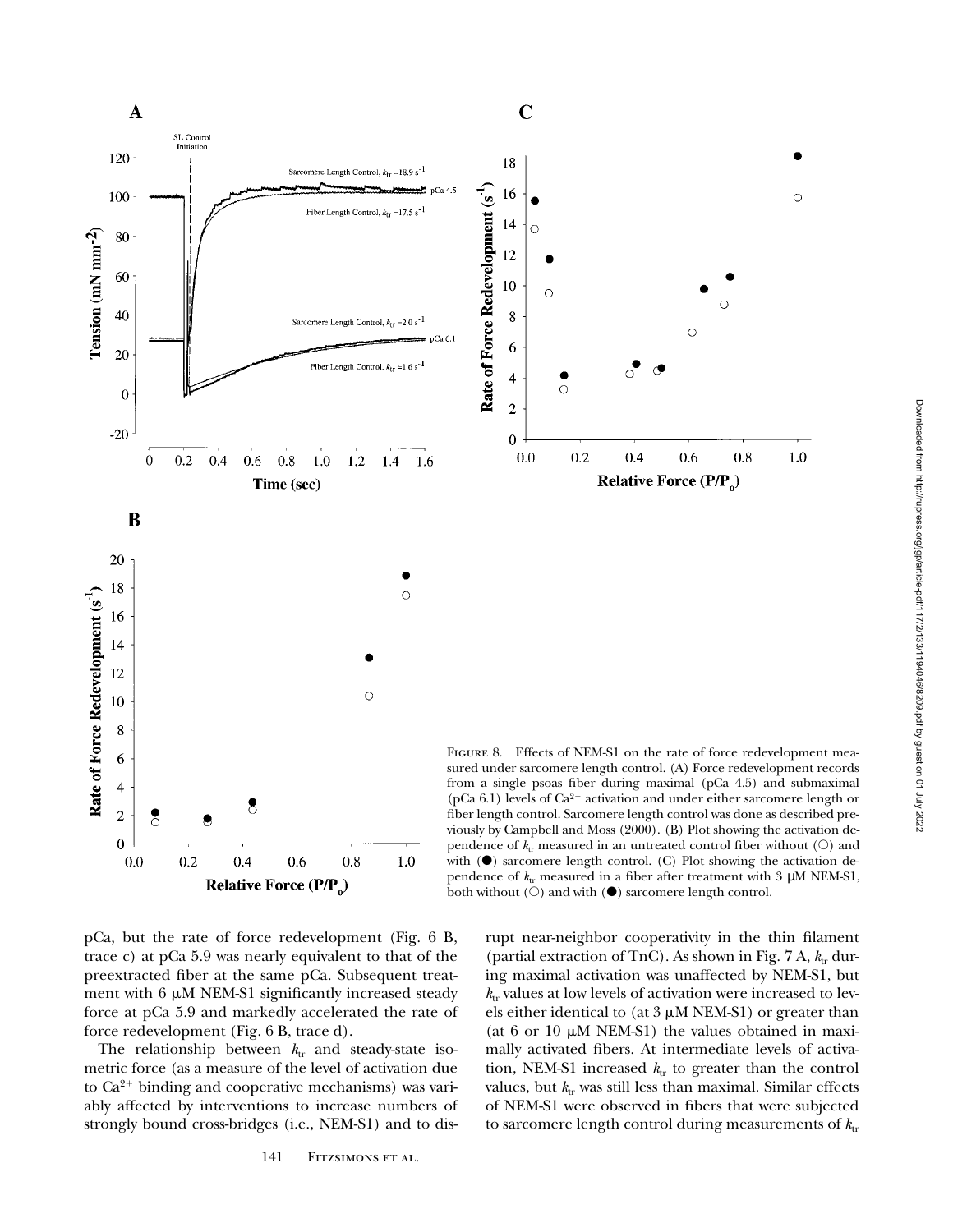

Figure 9. Force redevelopment time course at pCa 9.0 in NEM-S1–treated fiber.  $Ca^{2+}$ -independent force and force redevelopment in a representative skinned psoas fiber in skinned single fibers in the absence (trace a) and presence of 10  $\mu$ M NEM-S1 (trace b). Force at pCa 4.5  $(P_0)$  in the absence of NEM-S1 was 139 mN/mm<sup>2</sup>;  $k_{tr}$  under the same conditions was 12.8 s<sup>-1</sup>. Ca<sup>2+</sup>-independent force in the absence of NEM-S1 was  $0.8\%$  P<sub>o</sub>; Ca<sup>2+</sup>-independent force in the presence of NEM-S1 was 8.5% P<sub>o</sub>;  $k_{\text{tr}}$  in the presence of NEM-S1 was  $19.3 \text{ s}^{-1}$ .

(Fig. 8). Progressive increases in the concentration of NEM-S1 further increased the value of  $k_{tr}$  at intermediate levels of activation, but even the highest concentration used (10  $\mu$ M) did not accelerate  $k_{tr}$  to maximal values. In the absence of  $Ca^{2+}$  (pCa 9.0), application of

NEM-S1 induced active tension development (Fig. 9 and Table III); under these conditions,  $k_{tr}$  was supramaximal when compared with the maximal values measured at pCa 4.5 under control conditions.

Partial extraction of TnC also increased  $k_{tr}$  at intermediate levels of activation as compared with the control (Fig.  $7 B$ ). In fact, the increase in  $k_{tr}$  varied with the extent of TnC extraction, i.e., fibers containing smaller amounts of residual TnC exhibited faster rates of force redevelopment during submaximal activation (Fig. 10). Subsequent treatment of partially TnC extracted fibers with 3  $\mu$ M NEM-S1 resulted in a  $k_{\text{tr}}$ -relative force relationship similar to that observed with NEM-S1 treatment alone, although  $k_{tr}$  at each level of activation was somewhat greater than the value obtained with NEM-S1 alone. However, the combination of partial TnC extraction and 6  $\mu$ M NEM-S1 increased  $k_{tr}$  at each level of activation to values greater than the maximum measured in control fibers and completely eliminated the activation dependence of  $k_{tr}$  (Fig. 7 B).

# DISCUSSION

The results of the present study show that strong binding of cross-bridges to actin increases the rate of force development in skeletal muscle and suggest that cooperativity in cross-bridge binding is an important determinant of activation kinetics. NEM-S1 increased the  $k_{tr}$ measured during submaximal activations, with greatest effects at low levels of activation where NEM-S1 increased  $k_{tr}$  to values greater than the maximum observed in control fibers at saturating  $[Ca^{2+}]$ . From this result, it is evident that the rate of force development measured in control fibers at pCa 4.5 is not a true maxi-

TABLE III

*Summaries of k<sub>tr</sub> in Solution of pCa after Partial TnC Extraction and Treatment with NEM-S1 in Skinned Psoas Fibers* 

|                   |                | $\boldsymbol{J}$ $\boldsymbol{L}$ |                           |                           |
|-------------------|----------------|-----------------------------------|---------------------------|---------------------------|
|                   | Control $(15)$ | $(-)$ TnC $(15)$                  | $(-)$ TnC/3 μM NEM-S1 (7) | $(-)$ TnC/6 μM NEM-S1 (8) |
| pCa 4.5           |                |                                   |                           |                           |
| $k_{\rm tr}$      | $14.3 \pm 0.8$ | $14.8 \pm 0.4$                    | $17.3 \pm 0.7$            | $18.7 \pm 0.5^*$          |
| $pCa$ 9.0         |                |                                   |                           |                           |
| $k_{\rm tr}$      |                |                                   |                           | $19.0 \pm 0.5$            |
| relative $k_{rr}$ |                |                                   |                           | $1.02 \pm 0.04$           |
|                   | Control $(18)$ | $3 \mu M NEM-S1$ (7)              | $6 \mu M$ NEM-S1 $(8)$    | $10 \mu M$ NEM-S1 (3)     |
| pCa 4.5           |                |                                   |                           |                           |
| $k_{\rm tr}$      | $13.6 \pm 0.5$ | $13.5 \pm 0.7$                    | $13.4 \pm 0.59$           | $13.2 \pm 0.7$            |
| pCa 9.0           |                | $18.4 \pm 1.0^{\ddagger}$         | $19.4 \pm 1.0^{\ddagger}$ | $18.2 \pm 0.8^{\ddagger}$ |
| $k_{\rm tr}$      |                | $1.34 \pm 0.12$                   | $1.37 \pm 0.13$           | $1.39 \pm 0.04$           |
|                   |                |                                   |                           |                           |

All values are expressed as means  $\pm$  SEM, with the number of skeletal muscle fibers given in parentheses. (-) TnC, partial TnC extraction; P/P<sub>o</sub>, relative  $Ca^{2+}$ -activated force;  $k_{tr}$ , rate of tension redevelopment in seconds<sup>-1</sup>; relative  $k_{tr}$ , the relative rate of force redevelopment. Relative  $k_{tr}$  values obtained in pCa 9.0 were normalized to maximal values in pCa 4.5 under the same conditions (i.e., partial TnC extraction, partial TnC extraction and NEM-S1 treatment, or NEM-S1 treatment).

\*Significantly different from the control.

‡Significantly different from maximal values in pCa 4.5 under the same conditions.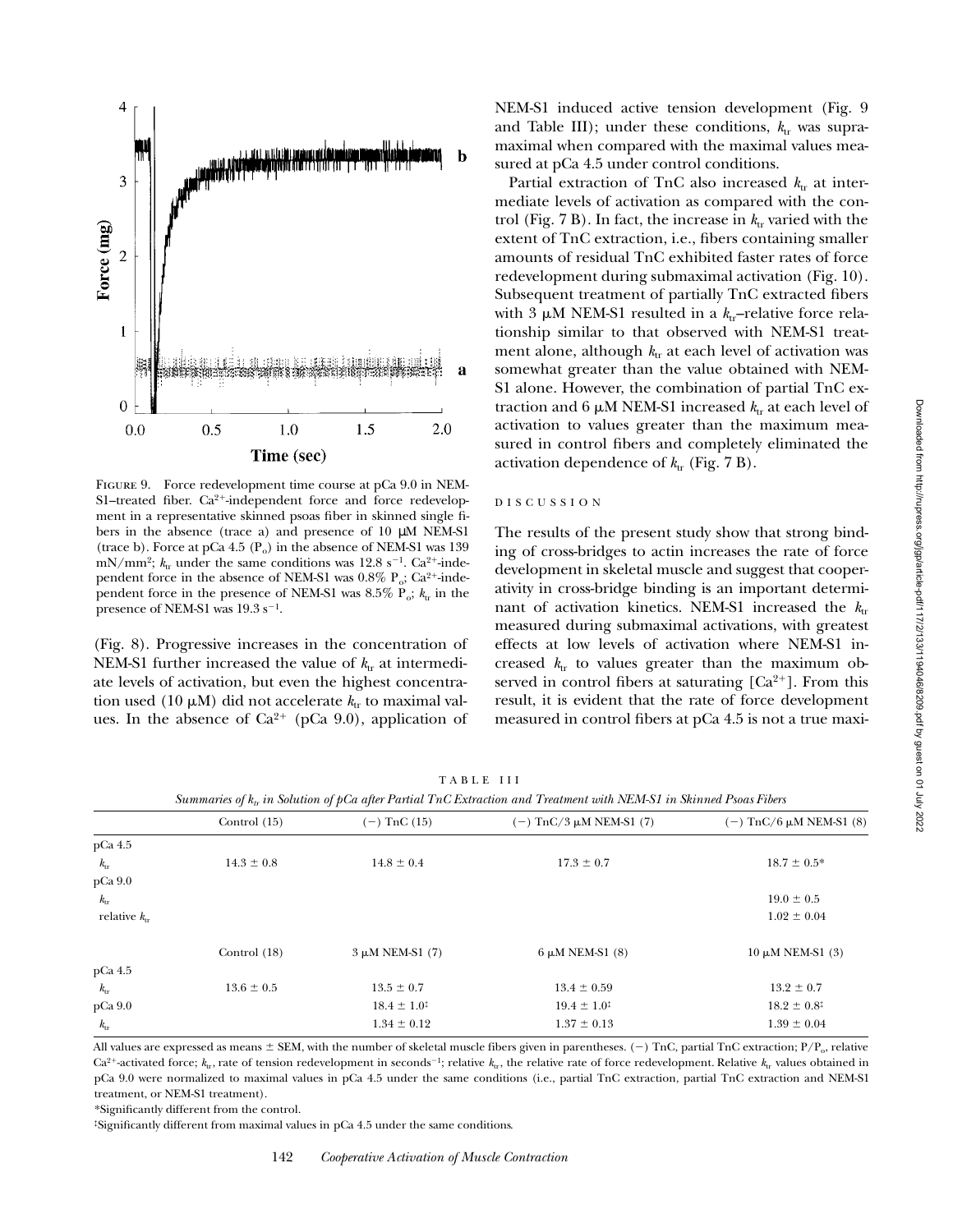

Figure 10. Effects of variable extraction of TnC on the activation dependence of  $k_{tr}$ . The relationship between  $k_{tr}$  and the relative force is presented for two distinct fibers, 2801B (open symbols) and 2901B (closed symbols), under control conditions  $(O, \bullet)$  after partial TnC extraction  $(\Box, \blacksquare)$ , and after partial TnC extraction and treatment with 6  $\mu$ M NEM-S1 ( $\Delta$ ,  $\blacktriangle$ ). Varying the extent of TnC extraction (by reducing the incubation time in extracting solution) reduced the maximal force to  $0.15 \, \text{P}_0$  in fiber 2801B and to  $0.65$  P<sub>o</sub> in fiber 2901B.

mum. Although NEM-S1 dramatically accelerated  $k_{\text{tr}}$ , strong binding of cross-bridges does not entirely account for the activation of cross-bridge kinetics, since NEM-S1 alone was insufficient at intermediate levels of activation to increase  $k_{tr}$  to maximal or to completely eliminate the activation dependence of  $k_{tr}$ . Instead, elimination of activation dependence required both NEM-S1 and partial extraction of TnC from the thin filament. Since partial extraction of TnC should disrupt nearneighbor communication between functional groups in the thin filament (Brandt et al., 1984, 1990; Moss et al., 1985), we conclude that activation dependence of  $k_{tr}$  results from effects of strongly bound cross-bridges to cooperatively recruit additional cross-bridges within the same and neighboring regions of the thin filament.

# *Models for Activation of Contraction*

 $Ca<sup>2+</sup>$  binding to TnC initiates muscle contraction, but complete activation of tension and the kinetics of tension development appears to involve cooperative effects due to cross-bridge binding to actin (for reviews see Lehrer, 1994; Gordon et al., 2000). Biochemical data suggest that activation is a positive cooperative process (Williams et al., 1984, 1988), such that activation of a thin filament functional group (estimated to

be  $\pm$  10–14 actin monomers; Geeves and Lehrer, 1994; Swartz et al., 1996) by  $Ca^{2+}$  and/or strong binding cross-bridges influences the activation of neighboring functional groups (Lehrer, 1994). Cooperation is apparent in contracting muscle in the greater than expected (on the basis of the numbers of  $Ca^{2+}$  binding sites on TnC) steepness of the tension-pCa relationship, especially at low levels of  $Ca^{2+}$  (for review see Moss, 1992), and previously observed effects of strongbinding cross-bridges to speed the rate of submaximal force development in skinned skeletal muscle fibers (Swartz and Moss, 1992).

The rate constant of force redevelopment  $(k_{tr})$  in steadily activated skeletal muscle preparations exhibits an  $\sim$ 10-fold activation as [Ca<sup>2+</sup>] is increased from threshold to saturating levels, which was originally shown by Brenner and Eisenberg (1986) and, subsequently, has been reported by other groups. Brenner (Brenner, 1988; Brenner and Chalovich, 1999) has explained the activation dependence of  $k_{tr}$  using a model in which  $Ca^{2+}$  influences the rate constant of crossbridge attachment to actin, *fapp*, i.e., *fapp* decreases when  $[Ca<sup>2+</sup>]$  is lowered, presumably by an allosteric mechanism. Such a model does not straightforwardly account for our observation that strong-binding cross-bridges (NEM-S1) markedly accelerate  $k_{\text{tr}}$ , an effect which is greatest at low levels of  $Ca^{2+}$  activation: but, our results don't exclude the possibility that this type of mechanism modulates kinetics in control fibers. A simple explanation is that increased  $[Ca^{2+}]$  effectively increases  $f_{abb}$  as a consequence of the cooperative effects of increased numbers of cross-bridges bound to the thin filament.

At least two models of activation might be used to explain the activation dependence of  $k_{tr}$ . Landesberg and Sideman (1994) developed a model in which the activation dependence of the rate of force development in cardiac muscle was due to a cross-bridge binding– dependent increase in  $Ca^{2+}$  binding affinity of TnC. Alternatively, the steep activation dependence of  $k_{tr}$  can be explained by the cooperation-mediated slowing of force development at low levels of activation (Campbell, 1997), which is the framework we will use to discuss our results. In Campbell's model, cross-bridges are distributed between cycling and noncycling populations: cycling cross-bridges undergo repeated transitions between non–force-bearing and force-bearing states (under the influence of the rate constants *fapp* and *gapp*), whereas noncycling cross-bridges are recruited to the cycling population as a result of  $Ca^{2+}$ binding to troponin or cooperative effects of strong binding cross-bridges to enhance activation of the thin filament. At lower levels of  $Ca^{2+}$ , a smaller fraction of cross-bridges is initially recruited into the cycling population as a direct result of  $Ca^{2+}$  binding to the thin filament, so that most cross-bridges are in the noncycling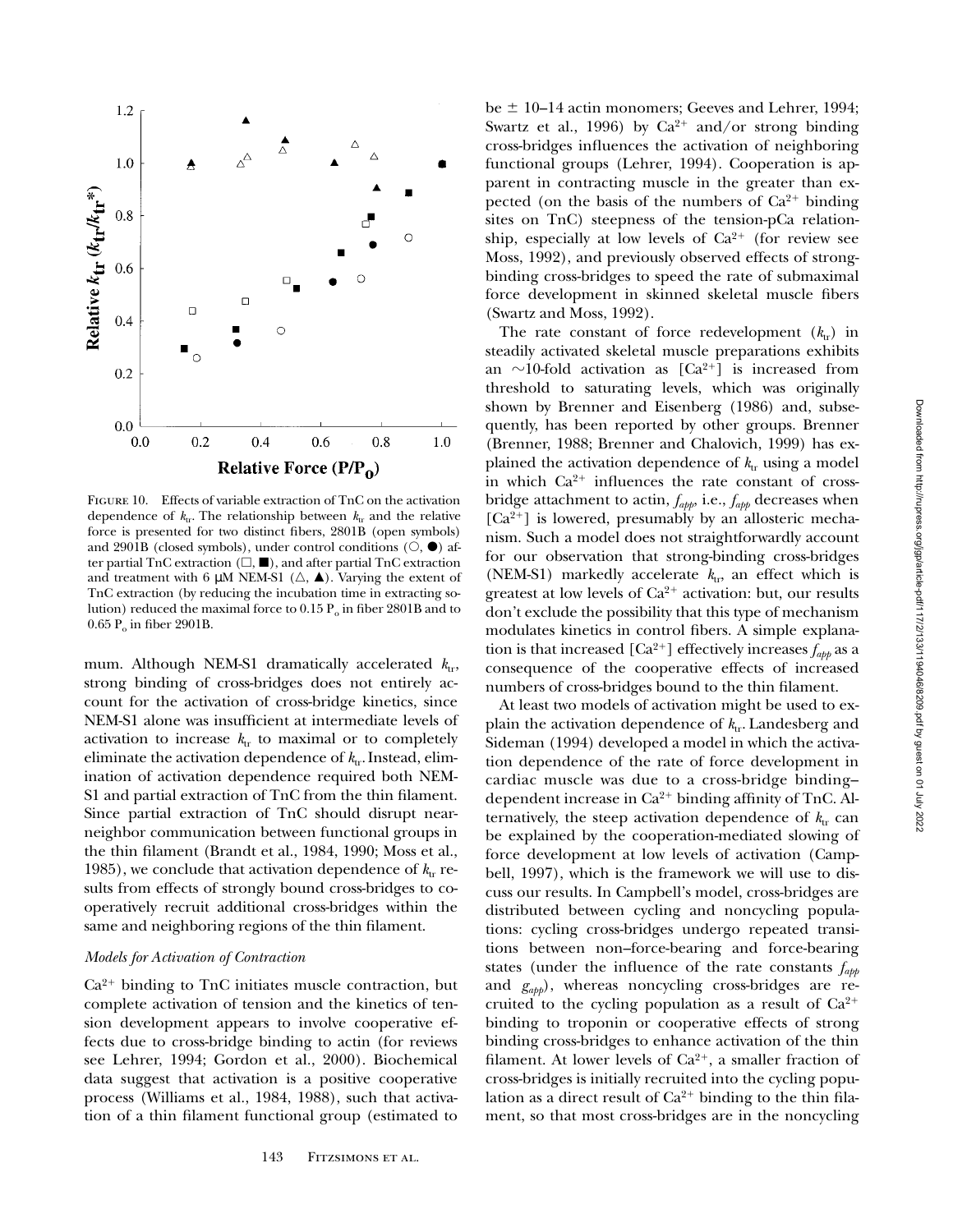| Group                     | $P/P_0$         | a               | $k_1$           | b               | $k_2$           |
|---------------------------|-----------------|-----------------|-----------------|-----------------|-----------------|
| Control $(15)$            | $0.23 \pm 0.02$ | $0.48 \pm 0.08$ | $4.8 \pm 0.8$   | $0.56 \pm 0.06$ | $2.0 \pm 0.1$   |
|                           | $0.54 \pm 0.01$ | $0.63 \pm 0.08$ | $7.0 \pm 0.6$   | $0.46 \pm 0.07$ | $3.6 \pm 0.3$   |
|                           | 1.0             | $0.74 \pm 0.01$ | $20.4 \pm 1.3$  | $0.25 \pm 0.01$ | $3.9 \pm 0.2$   |
| $(-)$ TnC $(15)$          | $0.22 \pm 0.02$ | $0.27 \pm 0.05$ | $10.9 \pm 1.0$  | $0.65 \pm 0.05$ | $2.8 \pm 0.2$   |
|                           | $0.54 \pm 0.01$ | $0.38 \pm 0.04$ | $17.3 \pm 1.7$  | $0.58 \pm 0.04$ | $4.3 \pm 0.3$   |
|                           | 1.0             | $0.51 \pm 0.02$ | $28.8 \pm 1.7$  | $0.47 \pm 0.02$ | $6.1 \pm 0.3$   |
| $(-)$ TnC/3 μM NEM-S1 (7) | $0.20 \pm 0.01$ | $0.45 \pm 0.02$ | $33.1 \pm 4.0$  | $0.44 \pm 0.03$ | $4.5 \pm 0.5$   |
|                           | $0.52 \pm 0.02$ | $0.39 \pm 0.03$ | $39.9 \pm 6.0$  | $0.57 \pm 0.03$ | $6.4 \pm 0.5$   |
|                           | 1.0             | $0.46 \pm 0.03$ | $32.1 \pm 2.6$  | $0.52 \pm 0.02$ | $7.2\,\pm\,0.5$ |
| $(-)$ TnC/6 μM NEM-S1 (8) | $0.21 \pm 0.01$ | $0.64 \pm 0.02$ | $37.0 \pm 4.1$  | $0.30 \pm 0.02$ | $4.6 \pm 0.5$   |
|                           | $0.51 \pm 0.01$ | $0.61 \pm 0.02$ | $35.1 \pm 3.1$  | $0.36 \pm 0.02$ | $5.0 \pm 0.5$   |
|                           | 1.0             | $0.63 \pm 0.01$ | $32.3 \pm 1.3$  | $0.36 \pm 0.01$ | $5.8 \pm 0.4$   |
| Control (18)              | $0.25 \pm 0.02$ | $0.52 \pm 0.09$ | $2.2 \pm 0.1$   | $0.46 \pm 0.08$ | $1.9 \pm 0.1$   |
|                           | $0.58 \pm 0.02$ | $0.47 \pm 0.10$ | $8.3 \pm 0.8$   | $0.67 \pm 0.08$ | $4.3 \pm 0.3$   |
|                           | 1.0             | $0.73 \pm 0.01$ | $19.3 \pm 1.0$  | $0.26 \pm 0.01$ | $3.9 \pm 0.2$   |
| $3 \mu M$ NEM-S1 (7)      | $0.26 \pm 0.02$ | $0.35 \pm 0.02$ | $28.7 \pm 3.5$  | $0.62 \pm 0.04$ | $4.3 \pm 0.4$   |
|                           | $0.52 \pm 0.03$ | $0.26 \pm 0.03$ | $27.9 \pm 3.3$  | $0.73 \pm 0.03$ | $5.3 \pm 0.4$   |
|                           | 1.0             | $0.72 \pm 0.01$ | $18.7 \pm 1.0$  | $0.28 \pm 0.01$ | $3.6 \pm 0.2$   |
| 6 μM NEM-S1 (8)           | $0.27 \pm 0.01$ | $0.64 \pm 0.03$ | $25.5 \pm 2.5$  | $0.34 \pm 0.03$ | $4.4 \pm 0.5$   |
|                           | $0.47 \pm 0.02$ | $0.48 \pm 0.04$ | $27.1 \pm 3.0$  | $0.50 \pm 0.03$ | $5.2 \pm 0.8$   |
|                           | 1.0             | $0.74 \pm 0.01$ | $21.0 \pm 0.01$ | $0.26 \pm 0.01$ | $3.9 \pm 0.3$   |
| $10 \mu M NEM-S1$ (3)     | $0.20 \pm 0.02$ | $0.71 \pm 0.01$ | $22.0 \pm 0.8$  | $0.27 \pm 0.01$ | $3.2 \pm 0.2$   |
|                           | $0.52 \pm 0.01$ | $0.59 \pm 0.01$ | $21.8 \pm 2.2$  | $0.40 \pm 0.01$ | $3.9 \pm 0.4$   |
|                           | 1.0             | $0.74 \pm 0.01$ | $18.7 \pm 1.2$  | $0.25 \pm 0.01$ | $3.3 \pm 0.1$   |

TABLE IV *Double Exponential Phases of Force Redevelopment in Skinned Single Psoas Fibers after Partial TnC Extraction and Treatment with NEM-S1*

All values are expressed as means  $\pm$  SEM, with the number of skeletal muscle fibers given in parentheses. Force redevelopment traces were fit with a double exponential equation,  $y = a \cdot \exp(-k_1 \cdot x) + b \cdot \exp(-k_2 \cdot x)$ , where a is the amplitude of the first exponential phase that rises with a rate constant of  $k_1$ and b is the amplitude of the second exponential phase that rises with a rate constant of  $k_2$ .

pool and, thus, are available for cooperative recruitment to the cycling pool. Progressive recruitment of cross-bridges from the noncycling pool would then slow the rate of force development. In contrast, at high levels of  $Ca^{2+}$ , the rate constant of force development is much greater because most cross-bridges are recruited to the cycling pool when  $Ca^{2+}$  binds to troponin, which leaves few cross-bridges available in the noncycling pool for subsequent cooperative recruitment. At a saturating  $[Ca^{2+}]$  of pCa 4.5, the rate constant of force development will thus be equal to  $f_{app} + g_{app}$ .

# *Activation Dependence of Force and*  $k_t$ *, Involves Activating Effects of Cross-bridge Binding and Near-neighbor Cooperativity within the Thin Filament*

The results of our study provide support for models of regulation in which cross-bridge interaction kinetics are activated by cross-bridge binding to the thin filament. Experiments here show that force at submaximal  $[Ca^{2+}]$  is increased due to activating effects of strongly bound cross-bridges, which confirms results from earlier studies from this and other laboratories (Swartz et

al., 1996 and references therein). The  $Ca^{2+}$  dependence of  $k_{tr}$  appears to involve two factors: activating effects due to cross-bridge binding to the thin filament, and near-neighbor interactions between adjacent functional groups, such that activation of a given functional group facilitates cross-bridge binding in neighboring functional groups. Thus,  $Ca^{2+}$  does not seem to regulate kinetics (e.g., by binding to a regulatory site) but, instead, has indirect effects on kinetics by influencing the number of cross-bridges bound to actin. Our results also show that cooperative effects due to crossbridge binding to thin filaments are large but insufficient to completely account for activation dependence of  $k_{\text{tr}}$ , since it was necessary to add NEM-S1 and disrupt near-neighbor cooperativity in the thin filament to achieve maximal  $k_{tr}$  at all levels of activation.

*Effects on Force and*  $k_r$  *due to Partial Extraction of Troponin C.* In this study, partial extraction of TnC was used to disrupt the spread of activation between adjacent functional groups in the thin filament, presumably because of constitutive inactivation of functional groups from which TnC was removed (Brandt et al., 1984; Moss et al., 1985; for review see Moss, 1992). Our find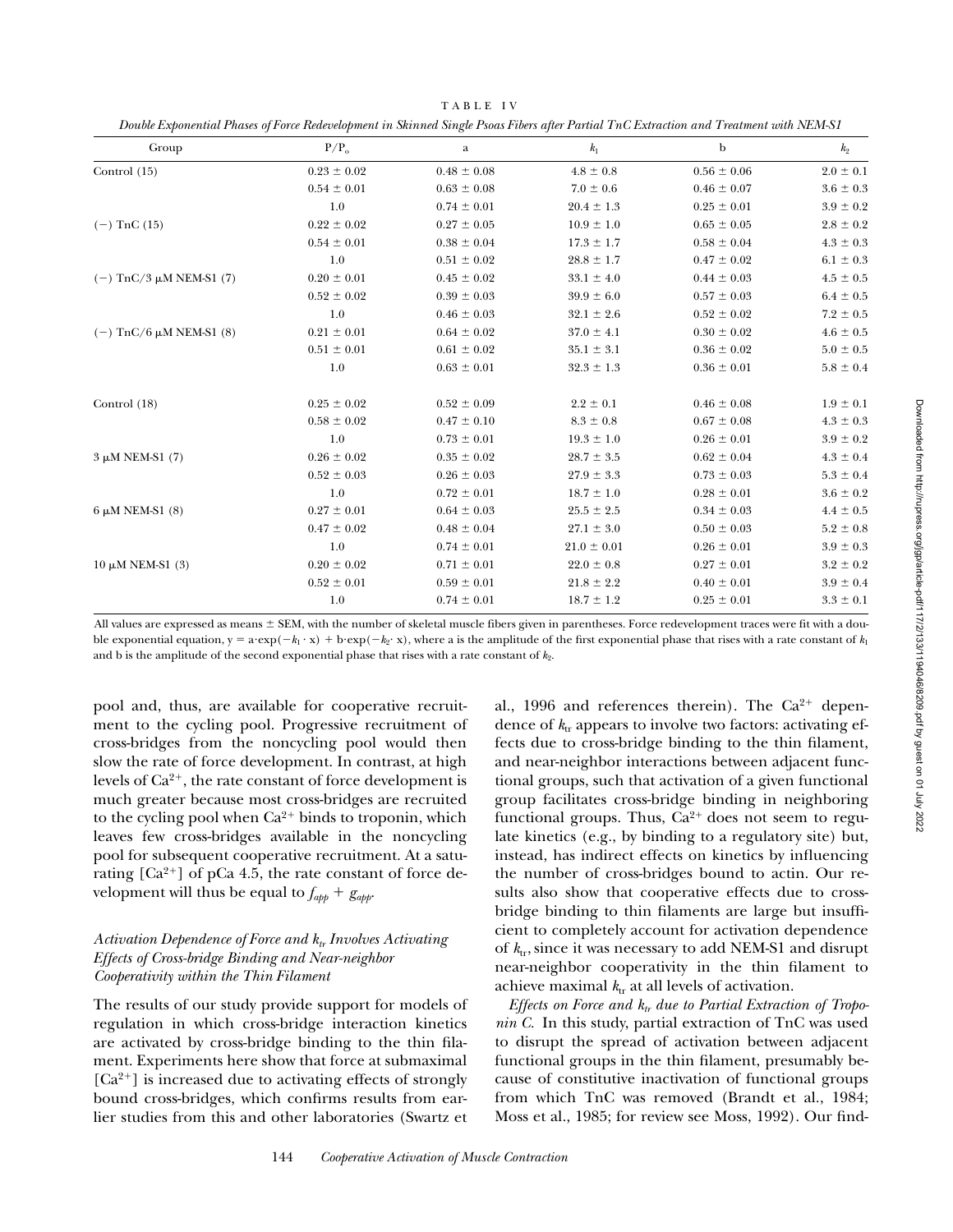ings that the maximum force and the steepness of the force-pCa relationship were reduced by TnC extraction (Table I and Fig. 5) confirm earlier results (Brandt et al., 1984, 1990; Moss et al., 1985; Metzger and Moss, 1991) and support the idea that near-neighbor interactions between functional groups contribute to force development in skeletal muscle.

Whereas steady-state Ca<sup>2+</sup>-activated force was reduced after TnC extraction, the rate constant of force redevelopment  $(k_{tr})$  increased at each submaximal force, when compared with nonextracted fibers (Fig. 7 B). Although not anticipated in Campbell's (1997) model of activation, this result is consistent with the idea that cooperative interactions between thin filament functional groups contribute to a slowing of force development at low activation. By extracting TnC, these interactions were presumably disrupted and cooperative recruitment of cross-bridges from neighboring functional groups was reduced or eliminated, thereby speeding the rate of force development. By varying the amount of TnC extracted, it should be possible to vary the rate of force development independent of  $[Ca^{2+}]$ , which is what we observed. Fibers containing less TnC and, therefore, having fewer functional groups that could be activated by  $Ca^{2+}$  exhibited a faster rate of force redevelopment at each submaximal force (Fig. 10). Although it might be possible to explain these results by an alternate mechanism (e.g., direct effects on *fapp* due to extraction of TnC), a modification of Campbell's (1997) model to include near-neighbor interactions that cooperatively recruit cross-bridges to strongly bound states also accounts for our results (Razumova et al., 2000).

*Effects on Force and*  $k_{tr}$  *due to NEM-S1.* As reported earlier (Swartz and Moss, 1992), treatment of fibers with NEM-S1 reduced the steepness of the force-pCa relationship (Table I). This decrease in the apparent cooperativity of activation can be explained by near saturation of the myosin cross-bridge binding component of thin filament activation due to binding of NEM-S1. NEM-S1 also induced concentration-dependent increases in the resting ( $Ca^{2+}$ -independent) tension, submaximal  $Ca^{2+}$ -activated force, and the  $Ca^{2+}$  sensitivity of force, i.e., a left shift of the tension-pCa relationship (Table I and Fig. 3). Together, these results support the idea that binding of NEM-S1 to actin increased the level of thin filament activation and increased the number of endogenous crossbridges in strongly bound force-generating states.

At submaximal levels of activation, NEM-S1 increased the rate of force redevelopment at each level of activation, but the increase was much greater at very low than at intermediate levels of activation. As the concentration of NEM-S1 was increased,  $k_{tr}$  at low levels of activation was increased to maximal and supramaximal values. One possible way to explain this phenomenon is

that at low levels of  $Ca^{2+}$ , the increased force and maximal values of  $k_{tr}$  are manifestations of preferential Ca<sup>2+</sup> binding to functional groups in which NEM-S1 is also bound. The combined activating effects of  $Ca^{2+}$  and strongly bound cross-bridges within these functional groups would facilitate binding of endogenous crossbridges and would accelerate the rate of binding. Although this is a plausible mechanism, it does not account for all of our results, since fibers activated with NEM-S1 in the absence of  $Ca^{2+}$  developed small forces but yielded  $k_{tr}$  values that were maximal or supramaximal. This finding indicates that  $k_{\text{tr}}$  measured in control fibers at pCa 4.5 is not the maximum value for this variable. Furthermore, it is possible to achieve maximal and even higher values of  $k_{tr}$  in the absence of  $Ca^{2+}$  binding to TnC (i.e., at pCa 9.0) simply by increasing the numbers of strong-binding cross-bridges in the form of NEM-S1. We don't know the mechanism of this effect, but it is possible that such high values of  $k_{tr}$  are due to a combination of NEM-S1 binding to a few discrete regions of the filament, and isolation of these regions from adjacent, inactive regions by intervening troponin complexes having no  $Ca^{2+}$  bound. The first condition would arise if the binding of NEM-S1 was not uniform along the thin filament, and would limit the number of endogenous cross-bridges that could bind to the thin filament, and thereby account for the small forces developed in the absence of  $Ca^{2+}$ . The second condition would reduce or eliminate communication between adjacent functional groups, eliminate near-neighbor cooperative recruitment of cross-bridges from the noncycling pool, and thereby speed  $k_{tr}$ . The fact that NEM-S1 does not further accelerate  $k_{\text{tr}}$  in maximally Ca<sup>2+</sup>-activated fibers is consistent with both ideas, i.e., if NEM-S1 is nonuniformly distributed along the thin filament, then the maximum value of  $k_{tr}$  would be limited by cooperative recruitment of cross-bridges from adjacent functional groups with less or no NEM-S1 bound.

At intermediate levels of activation (indexed by force or  $[Ca^{2+}]$ ),  $k_{tr}$  measured in the presence of NEM-S1 was less than that observed at low and maximal activations, but was much faster than control values measured at similar levels of force or  $Ca^{2+}$  (Fig. 7 A). The finding that  $k_{tr}$  in the presence of NEM-S1 is not maximal at all levels of activation suggests that the thin filament is not saturated by  $Ca^{2+}$ , cross-bridge binding, or by both. Again, it seems likely that NEM-S1 binding to the thin filament is not uniform, resulting in some regions with NEM-S1 bound and other regions with less or no NEM-S1. As discussed above, functional groups with NEM-S1 bound should be activated at lower levels of  $Ca^{2+}$ , because of a greater  $Ca^{2+}$  binding affinity, and the rate of force development would be maximal because of the combined effects of  $Ca^{2+}$  and bound cross-bridges. By similar reasoning, those with less or no NEM-S1 would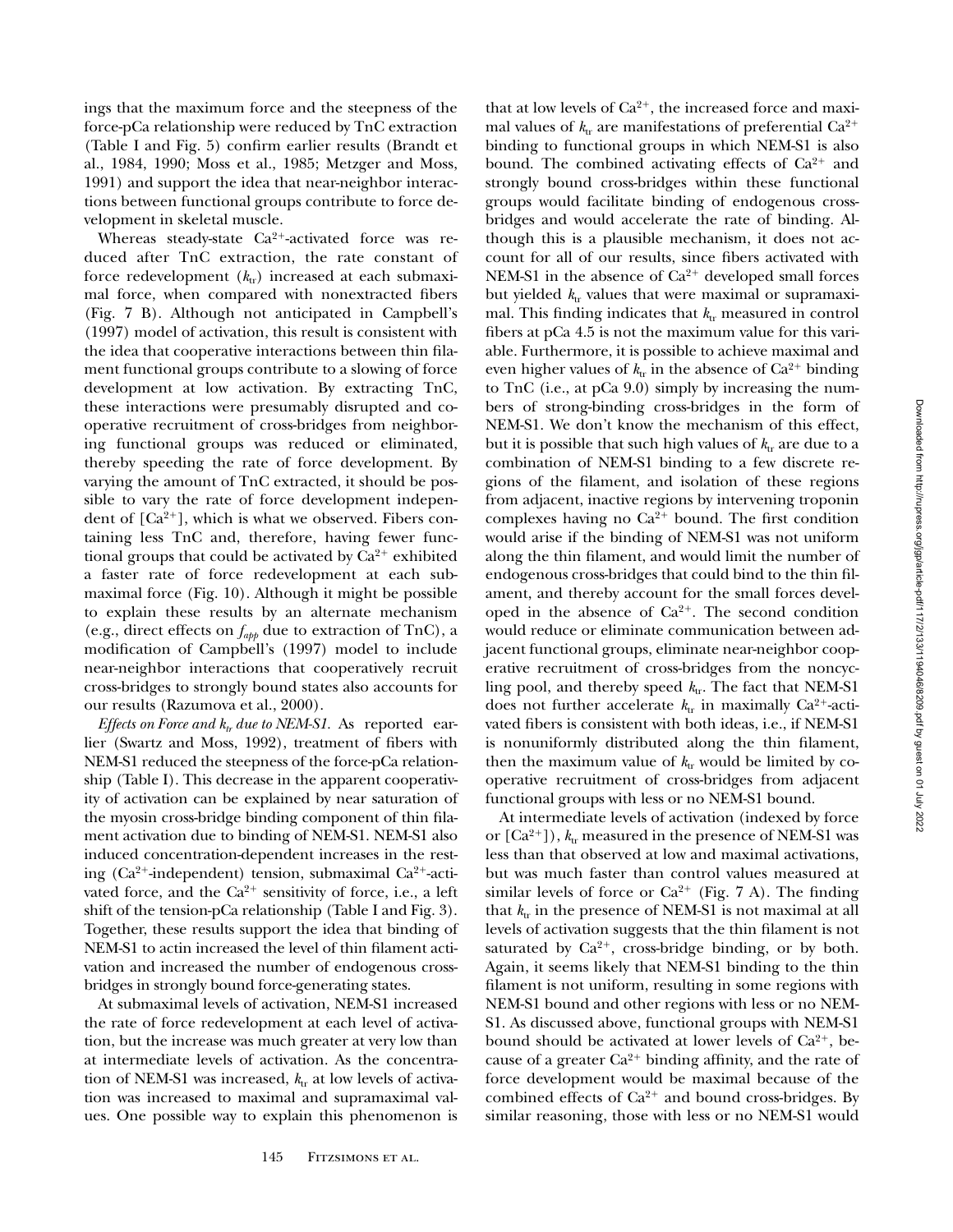be recruited at higher (intermediate) levels of  $Ca^{2+}$ and will have fewer bound cross-bridges, i.e., crossbridge activation of these functional groups is less, and force development is therefore slower. The fact that the records of force redevelopment at intermediate activation are well fit by a single rate constant suggests that the mix of variably activated functional groups confers a single level of activation to the entire thin filament. Thus, the effective size of a functional group appears to increase as  $[Ca^{2+}]$  is increased to intermediate levels; the central region of the functional group has the greatest amounts of  $Ca^{2+}$  and NEM-S1 bound. Because of this, the rate of force development at intermediate levels of activation will be slowed because of cooperative recruitment of cross-bridges into the end regions of the functional group or adjacent functional groups. Ultimately, at high  $[Ca^{2+}]$ , fewer inactivated functional groups remain and the impact of cooperative interactions is reduced, but not totally eliminated since, in control fibers,  $k_{tr}$  never achieves the maximum possible value. Correspondingly, the time course of force redevelopment becomes progressively faster, and  $k_{tr}$  converges to the value obtained during maximal activation.

The effects of NEM-S1 to accelerate  $k_{tr}$  appear to be significantly greater than the effects due to partial extraction of TnC (Fig. 7 B). This result suggests that effects on kinetics due to cross-bridge binding within functional groups are greater than effects due to nearneighbor interactions between functional groups. Nevertheless, both mechanisms contribute to activation kinetics, since it was necessary to add NEM-S1 and partially extract TnC to eliminate the activation dependence of  $k_{\text{tr}}$ .

*Effects due to Partial Extraction of TnC and Treatment with NEM-S1.* Partial extraction of TnC or application of NEM-S1 has been shown to independently alter the  $Ca<sup>2+</sup>$  activation of force in skeletal muscle, effects that are additive or synergistic. When fibers were treated in either way, the steepness of the force-pCa relationship was reduced (Table I), indicating a decrease in the apparent cooperativity of activation. Importantly, effects on steepness were much greater in fibers subjected to both interventions, i.e., extraction of 50% TnC and application of 6  $\mu$ M NEM-S1, than with either alone. At present, we do not have a unique explanation for this result, but a simple model is one in which initial crossbridge binding facilitates additional binding in the same and adjacent functional groups. In such a model, partial extraction of TnC would reduce steepness by disrupting near-neighbor interactions within the thin filament, and NEM-S1 would reduce steepness by cooperatively increasing the number of endogenous crossbridges that bind within a functional group or in neighboring functional groups at each submaximal pCa.

The combination of TnC extraction and application

of NEM-S1 also had greater effects on the activation dependence of  $k_{tr}$  than either treatment alone. In fact, addition of 6  $\mu$ M NEM-S1 to partially TnC-extracted fibers increased  $k_{tr}$  to greater than maximal values at all levels of activation and completely eliminated the activation dependence of  $k_{tr}$  (Fig. 7 B). These results strongly suggest that the slowing of  $k_{tr}$  observed in untreated fibers at low and intermediate levels of activation is due to cooperative binding of cross-bridges within the same and neighboring functional groups, and the acceleration of  $k_{tr}$  at high levels of activation reflects a decrease in the importance of such cooperation. This conclusion is consistent with Campbell's (1997) model of activation in which slowing of  $k_{tr}$  at low levels of activation involves progressive cooperative recruitment of cross-bridges from noncycling to cycling states. However, to account for the effects of TnC extraction to accelerate  $k_{\text{tr}}$ , this model must be expanded to include near-neighbor effects, i.e., cross-bridge binding in one functional group seems to cooperatively activate adjacent functional groups and thereby induce further cross-bridge binding (Razumova et al., 2000). In support of this idea, partial extraction of TnC was needed to completely eliminate the activation dependence of  $k_{\text{tr}}$ .

# *Consideration of Possible Artifacts in Experimental Measurements*

Most measurements of  $k_{tr}$  in the present study were done without sarcomere length control, which has been shown previously to result in underestimation of the rate constant by as much as 50% because of mechanical effects of end compliance at the points of attachment to the fiber (Brenner, 1988). Such slowing, if undetected or variably present, could distort the results and affect our conclusions. Several lines of evidence suggest that this was not the case here. First, the mean maximum  $k_{tr}$ obtained in control fibers ( $\sim$ 14 s<sup>-1</sup> was  $\sim$ 80% of the value  $[\sim]18 \text{ s}^{-1}]$  obtained in an earlier study using sarcomere length control; Metzger et al., 1989). The 10 fold variation in  $k_{tr}$  is similar to that observed under sarcomere length control. Second, under conditions that eliminated the activation dependence of  $k_{tr}$ , i.e., NEM-S1 plus partial extraction of TnC,  $k_{tr}$  was identical at all levels of activation regardless of force (Fig. 7 B), again indicating that variations in end compliance with developed force were not the basis for activation dependence of  $k_{tr}$ . Finally, in several fibers in which sarcomere length control was used, the effects of NEM-S1 on the activation dependence of  $k_{tr}$  were similar with (Fig. 8) and without (Fig. 7 A) sarcomere length control.

Another possibility is that NEM-S1 actually stiffens the fiber, thereby increasing  $k_{tr}$  at each level of activation. We regard this as highly unlikely for a couple of rea-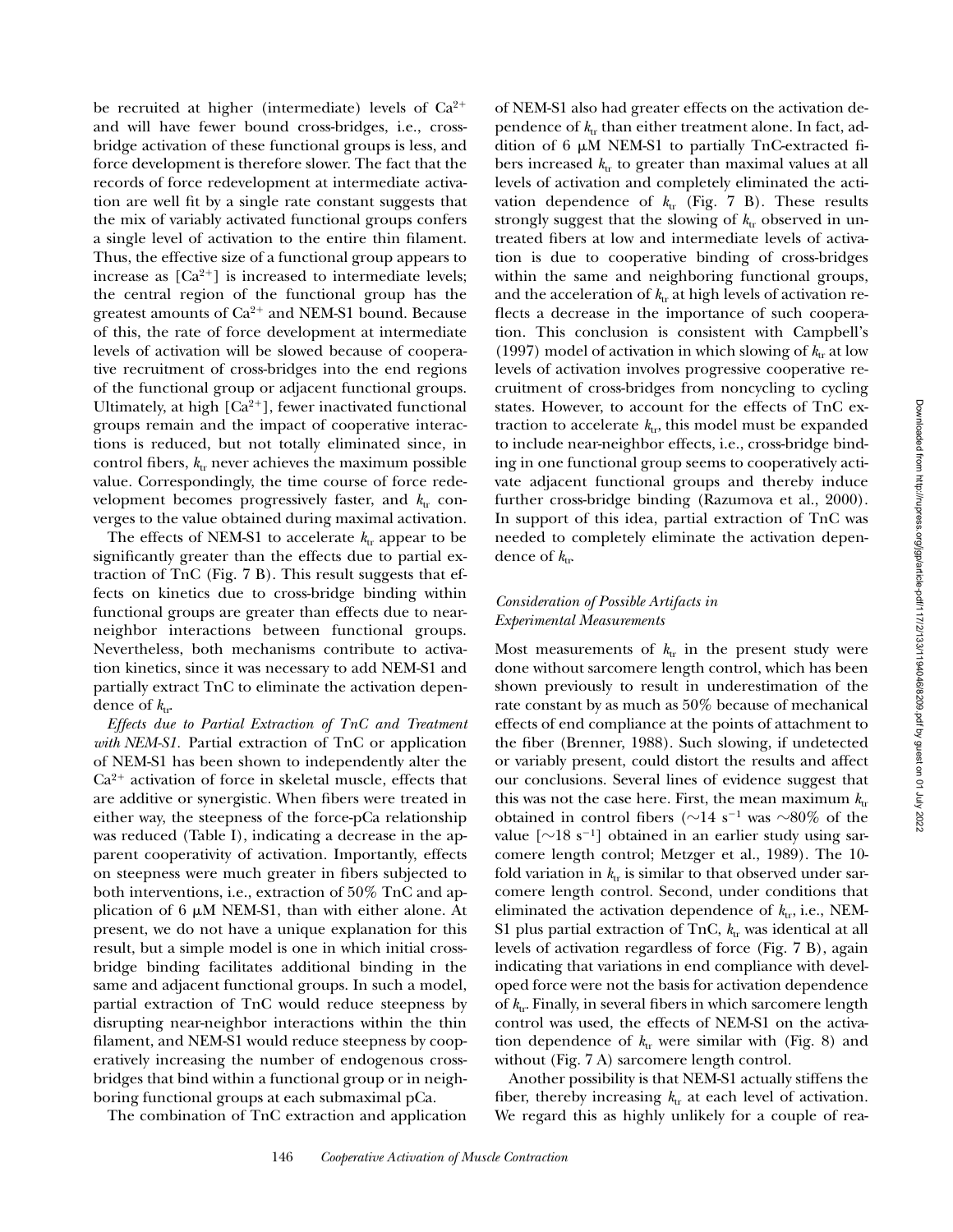sons. First, in our previous measurement of  $k_{tr}$  (Metzger et al., 1989), sarcomere length clamping at very low levels of activation (P/P<sub>o</sub> = 0.14, pCa 6.2) resulted in  $k_{\text{tr}}$ values of  $\sim$ 1 s<sup>-1</sup>. This is much lower than the values of  $k_{tr}$  measured in the present study in the presence of NEM-S1 ( $\sim$ 16 s<sup>-1</sup>) and with both NEM-S1 treatment and partial extraction of TnC ( $\sim$ 19 s<sup>-1</sup>). Second, treatment with NEM-S1 alone had no effect on  $k_{\text{tr}}$  in maximally activated fibers ( $k_{\text{tr}} = \sim 14 \text{ s}^{-1}$ ), but NEM-S1 plus partial extraction of TnC increased  $k_{tr}$  to  $\sim$ 19 s<sup>-1</sup>.

# *Implications of Results for Regulation of Force and the Kinetics of Force Development under Physiological Conditions*

Our results support the idea that  $Ca^{2+}$  activation of isometric force involves significant contributions due to cooperativity in cross-bridge binding (for most recent review see Gordon et al., 2000), i.e., NEM-S1 increased the  $Ca<sup>2+</sup>$  sensitivity of force. The fact that partial extraction of TnC reduced the  $Ca^{2+}$  sensitivity of force suggests that cooperation in cross-bridge binding occurs both within and between neighboring functional groups.

Our results also indicate that the  $Ca^{2+}$  dependence of the kinetics of force development can be completely eliminated by a combination of strong-binding crossbridges (treatment with NEM-S1) and disruption of near-neighbor cooperativity in the thin filament (partial extraction of TnC). Although it is tempting to conclude from these results that cross-bridge binding is the primary activator of cross-bridge kinetics, our results do not exclude the possibility that other mechanisms are operative under physiological conditions, where the number of strongly bound cross-bridges is certainly less than in our experiments with NEM-S1. In support of the this idea,  $k_{\text{tr}}$  in control fibers did not increase substantially until  $Ca^{2+}$ -activated isometric forces were greater than half-maximal (Fig. 7 A). Thus, it is possible in our experiments that strong binding cross-bridges in the form of NEM-S1 are such potent activators of the thin filament that other activating processes involving the effects of  $Ca^{2+}$  binding to potential regulatory sites, such as regulatory light chain (Diffee et al., 1995), are masked. Another possibility is that cross-bridge binding to the thin filament increases  $Ca^{2+}$  binding affinity of TnC, and the resulting increase in  $Ca^{2+}$  binding increases *fapp* (for review see Gordon et al., 2000).

We also observed that the effects on  $k_{tr}$  because of NEM-S1 alone were greater than the effects of TnC extraction alone. At first glance, this suggests that cooperativity in the activation of contraction is predominantly due to cross-bridge binding within functional groups, with much lesser contributions due to near-neighbor cooperation between adjacent functional groups. However, it must again be recognized that the addition of NEM-S1 in our experiments substantially increases the

number of strong-binding cross-bridges above that normally found in skeletal muscle fibers under physiological conditions. Thus, it is likely that strong-binding cross-bridges are not as dominant in activating contraction in living muscles, and that near-neighbor mechanisms play a proportionately greater role than implied by our present results with NEM-S1. Our finding that partial extraction of TnC was required to completely eliminate the activation dependence of  $k_{tr}$  is consistent with this conclusion.

The authors thank Chad Warren for the preparation of NEM-S1 and Dr. James Graham for SDS-PAGE analysis of the muscle fibers.

This study was supported by grant HL-54581 from the National Institutes of Health to R.L. Moss.

*Submitted: 29 March 2000 Revised: 18 December 2000 Accepted: 20 December 2000*

REFERENCES

- Brandt, P., and F. Schachat. 1997. Troponin C modulates the activation of the thin filaments by rigor cross-bridges. *Biophys. J.* 72: 2262–2267.
- Brandt, P.W., M.S. Diamond, and F.H. Schachat. 1984. The thin filament of vertebrate skeletal muscle co-operatively activates as a unit. *J. Mol. Biol.* 180:379–384.
- Brandt, P.W., D. Roemer, and F.H. Schachat. 1990. Cooperative activation of skeletal muscle thin filaments by rigor crossbridges: the effect of troponin C extraction. *J. Mol. Biol.* 212:473–480.
- Brenner, B. 1988. Effect of  $Ca^{2+}$  on cross-bridge turnover kinetics in skinned single rabbit psoas fibers: implications for regulation of muscle contraction. *Proc. Natl. Acad. Sci. USA.* 85:3265–3269.
- Brenner, B., and E. Eisenberg. 1986. Rate of force generation in muscle: correlation with actomyosin ATPase activity in solution. *Proc. Natl. Acad. Sci. USA.* 83:3542–3546.
- Brenner, B., and J.M. Chalovich. 1999. Kinetics of thin filament activation probed by fluorescence of N-((2-(iodoacetoxy)ethyl)- N-methyl)amino-7-nitrobenz-2-oxa-1,3-diazole-labeled troponin I incorporated into skinned fibers of rabbit psoas muscle: Implications for regulation of muscle contraction. *Biophys. J.* 77:2692– 2708.
- Campbell, K. 1997. Rate constant of muscle force redevelopment reflects cooperative activation as well as cross-bridge kinetics. *Biophys. J.* 72:254–262.
- Campbell, K.S., and R.L. Moss. 2000. A thixotropic effect in contracting rabbit psoas muscle: prior movement reduces the initial tension response to stretch. *J. Physiol.* 525:531–548.
- Diffee, G.M., M.L. Greaser, F.C. Reinach, and R.L. Moss. 1995. Effects of a non-divalent cation binding mutant of myosin regulatory light chain on tension generation in skinned skeletal muscle fibers. *Biophys. J.* 68:1443–1452.
- Fabiato, A. 1988. Computer programs for calculating total from specified free and free from specified total ionic concentrations in aqueous solutions containing multiple metals or ligands. *Methods Enzymol.* 157:378–417.
- Geeves, M.A., and S.S. Lehrer. 1994. Dynamics of the muscle thin filament regulatory switch: the size of the cooperative unit. *Biophys. J.* 67:273–282.
- Godt, R.E., and B.D. Lindley. 1982. Influence of temperature upon contractile activation and isometric force production in mechanically skinned muscle fibers of the frog. *J. Gen. Physiol.* 80:279–297.
- Gordon, A.M., E. Homsher, and M. Regnier. 2000. Regulation of